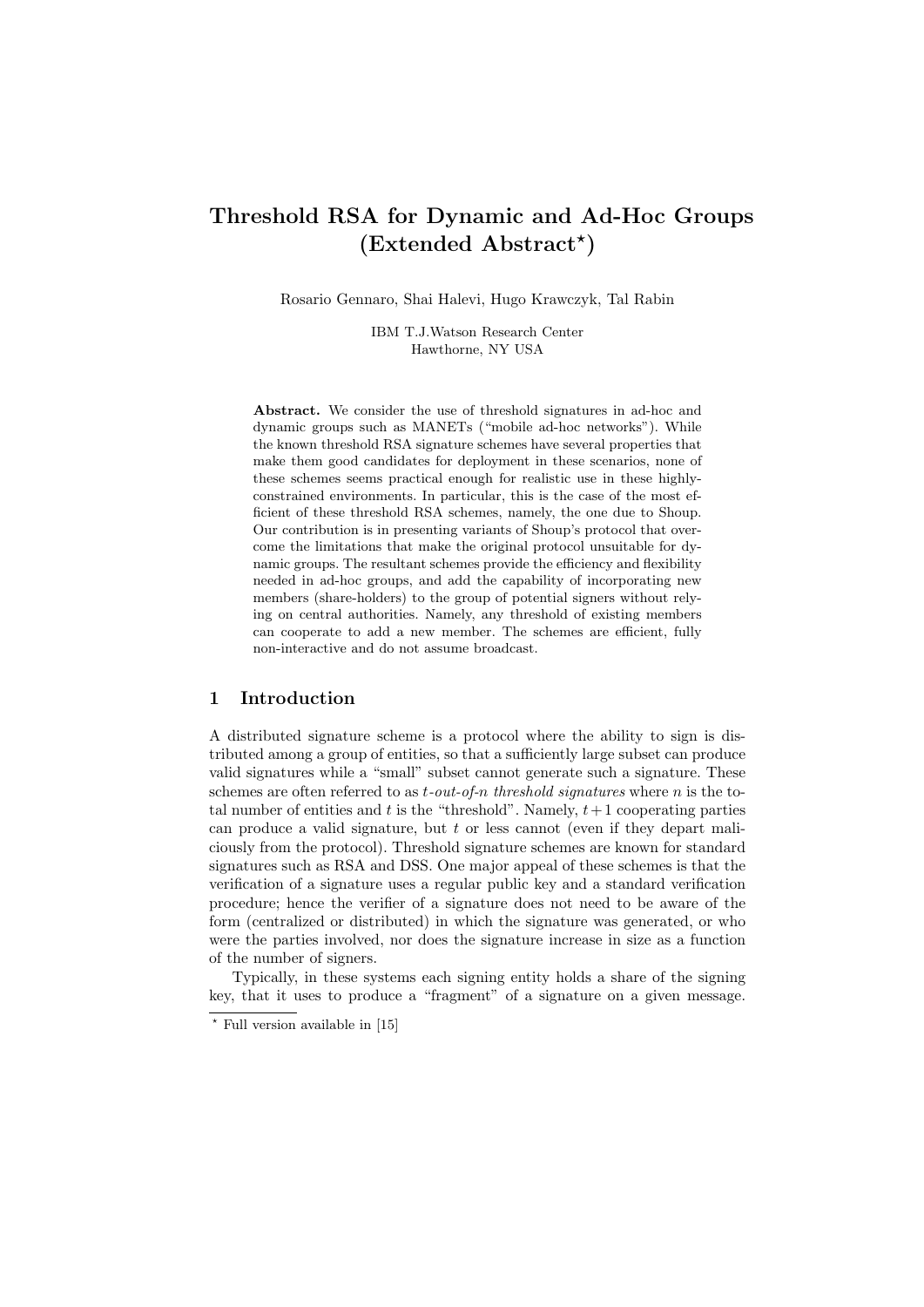When a sufficient number of such fragments are collected (i.e., a threshold), the fragments are combined in some prescribed manner to generate the resultant (standard) signature on the given message.

Threshold signature were traditionally motivated by applications requiring the protection of highly-valuable signature keys, such as in the cases of a certification authority signing public-key certificates or a bank minting electronic coins. In such applications, threshold signatures increase the security of the key by preventing "a single point of failure", and also increase the reliability and availability of the service (since disabling some nodes does not disrupt the service as long as there are  $t + 1$  good functioning nodes). A substantial body of work has been devoted to designing efficient threshold signature schemes [3, 5, 9, especially for standard algorithms such as RSA  $[11, 8, 19, 14, 13, 24]$  and DSS [6, 17]. Given this motivation, prior works were mostly concerned with scenarios with a small number of nodes, with static configuration and tight coordination. (Typically the protocol would be implemented by a small set of nodes, all of which are governed by one administrative entity.)

A more recent application of threshold signatures has emerged in the area of networking and distributed computing, such as in the setting of mobile and ad-hoc networks (MANETs). In these cases, relatively small subsets of very large (and dynamic) groups report data, that is aggregated and "certified" by means of a signature. Examples include vehicular networks where cars report traffic conditions, sensor networks that report aggregate data such as temperature or radiation levels, military devices transmitting information to be reported to various commands, and more. Threshold signatures provide a robust, flexible and secure way for the nodes to report and certify data that can be verified by third parties regardless of the specific reporters. All that is needed is the assurance that a large enough subset of authorized reporters agreed on the data.

In these environments the set of parties is formed in dynamic and ad-hoc manners. Nodes may be dynamically added to the system, their share of the secret key can be either installed by trusted authorities before deployment, or added "on-the-fly" by a qualified subset of nodes already in the network. Large numbers of nodes may be deployed in the network, and yet at a given time a node may be in the communication range of only a few other nodes. In many such applications, communication bandwidth may be constrained (e.g., due to energy limitations), transmitting large amount of data or heavy interaction may be infeasible, and expensive communication primitives like broadcast may not be available. Adapting threshold signature schemes to work in such environments is challenging. In principle, threshold RSA signatures [11, 8, 24] are appealing in this case due to two important properties:

- Standard signatures. They implement standard RSA signatures. Namely, the end-result of running these protocols is a standard RSA signature on the given message, and anyone can verify that signature as if it was generated by a standard centralized signer.
- Non interactive. Given a message and its share of the secret key, each party locally computes a "signature fragment" without any interaction with the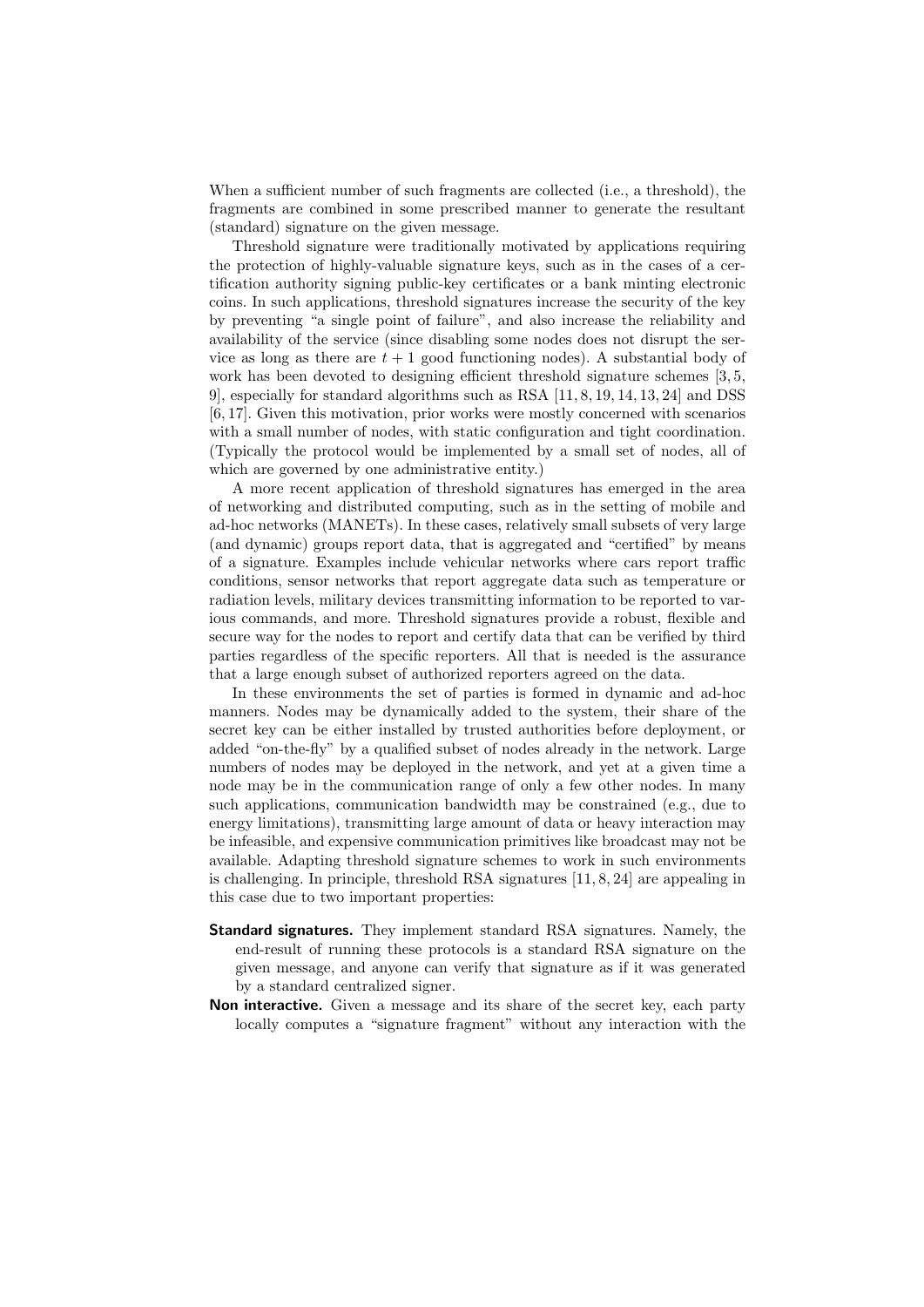other parties. Then there is a public combination function that takes all these signature fragments (together with the message and public key) and turns them into a standard RSA signature.

Note that we would like the scheme to remain non-interactive even when misbehaving parties provide wrong signature fragments. For these cases, techniques from [19, 18] can be used to obtain fragment verifiability without losing the noninteractive nature of the protocols.

From the existing protocols with the above properties, the most practical is the one due to Shoup [24], which is very efficient in scenarios with static, relatively small sets of parties. But Shoup's protocol has a parameter  $n$ , which is a global upper-bound on the number of (potential) parties in the protocol, and the computation of signature fragments and the combining function use the number  $n!$  in the calculations (specifically as an exponent in a modular exponentiation operation). This means that the parameter  $n$  must be fixed and known to all parties, and the computation takes time at least linear in  $n$ . As the parameter n grows, as is likely in the dynamic applications that we mentioned, these computations become expensive or even infeasible.

This problem is even more serious, since in Shoup's protocol  $n$  is an upper bound on the identities of parties in the protocol, namely it is assumed that no party has an identity whose value (as an integer) is larger than  $n$ . For example, if the identities are arbitrary 32-bit numbers, the protocol must use  $n = 2^{32}$  so n! is a  $2^{37}$ -bit number! (Clearly, using network addresses or serial numbers of 64 bits or 160-bit hash values is incompatible with this protocol.) The range of identities can be reduced via tight coordination of the identity name space, but such tight coordination flies in the face of the flexibility that is expected in dynamic groups. Further, tight coordination may be impossible in applications that need flexible addition of nodes, either by loosely-coordinated "trusted authorities" or even by completely un-coordinated groups of members within the group itself.

This work. We describe two results that extend Shoup's protocol to dynamic ad-hoc groups:

- We present a variant of Shoup's protocol that keeps all the appealing properties of the original scheme but frees the protocol from any dependency on the total number of parties. Technically, the dependency on  $n$  as discussed before is replaced with a dependence on t (where  $t + 1$  is the number of parties that needed to generate a signature).
- We show the practicality of our scheme in the dynamic group scenarios by extending our threshold scheme to support the addition of new members without the need to centrally coordinate this join operation. Basically, we allow any set of  $t+1$  or more parties to cooperate (non-interactively!) in order to add a new member into the group, without having to invoke any "trusted authority". This is done by adapting to our case the elegant non-interactive solution of Saxena et al. [25].

We believe that the combination of both results leads to the first practical solution for dynamic and communication-constrained scenarios described above.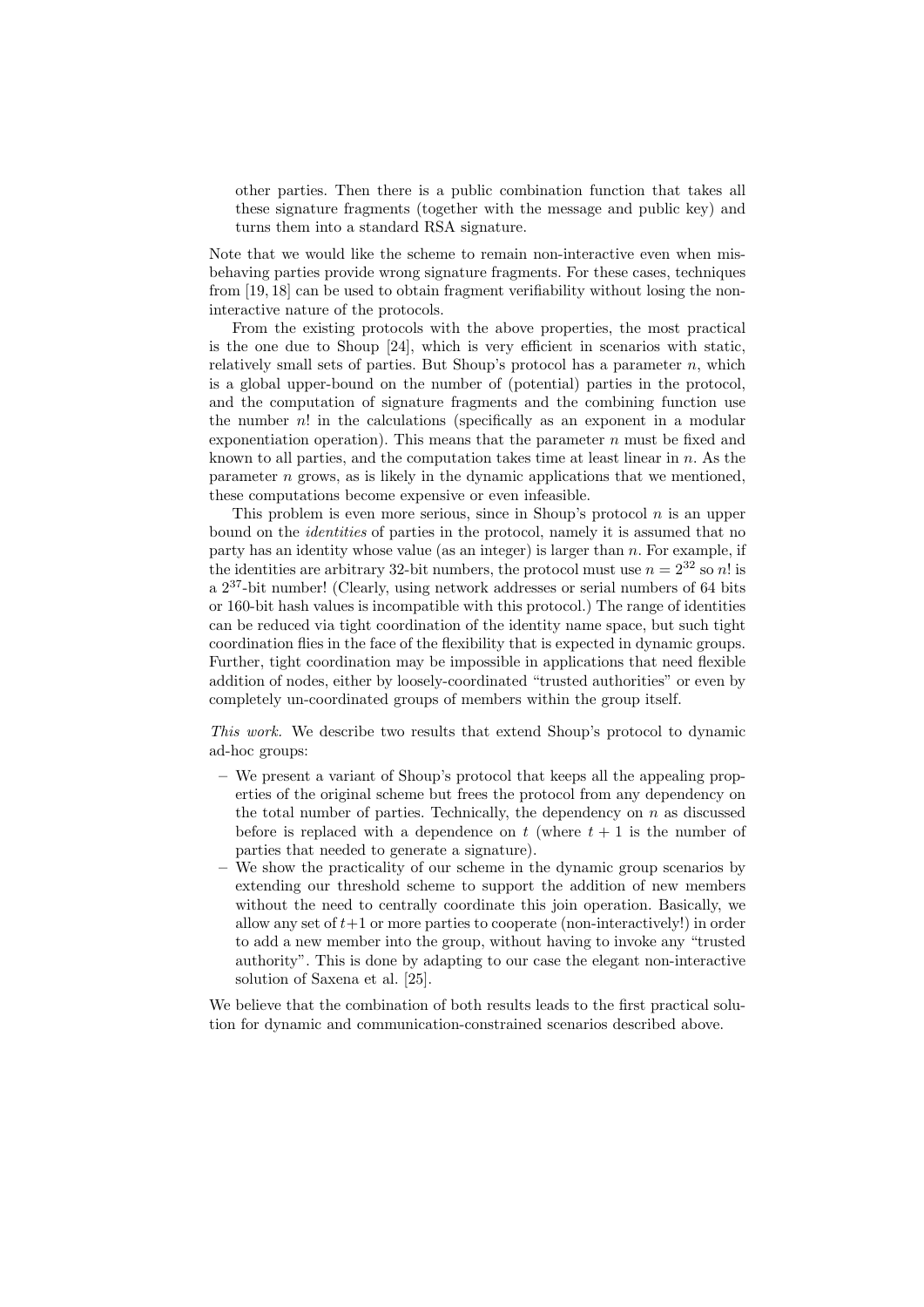## 2 Background

In this work we use RSA moduli of special form, namely, the product of safe primes:  $N = pq$  such that  $p = 2p' + 1$  and  $q = 2q' + 1$  with  $p', q'$  also primes. We assume that  $|p| = |q| = k$ , where k is the security parameter. With  $Z_N^*$  we denote the set of non-negative integers smaller than  $N$  which are relatively prime to  $N$ . This is a group with respect to multiplication mod N. Define  $\lambda(N) \stackrel{\text{def}}{=} 2p'q'$ (the Carmichael function of N). We also denote  $m \stackrel{\text{def}}{=} p'q'$ .

The RSA function  $[21]$  is defined by an integer  $e$  which is relatively prime to  $\lambda(N)$ :

$$
\forall x \in Z_N^* \quad RSA_{N,e}(x) = x^e \bmod N
$$

Since e is relatively prime to  $\lambda(N)$  this is a permutation over  $Z_N^*$ . It is believed that for a randomly-generated composite  $N$  (which is a product of two large enough safe primes), inverting the RSA function on random inputs is infeasible. On the other hand, inverting this function is easy given some trapdoor information. The trapdoor could be the prime factorization of  $N$ , since it would allow to compute  $d = e^{-1} \bmod \lambda(N)$  and hence

if 
$$
y = x^e \mod N
$$
 then  $x = y^d \mod N$ 

Assumption 1 (RSA) Consider a generation procedure Gen for generating pairs  $(N, e)$  as above. The RSA Assumption (with parameters  $(T, \epsilon)$ ) says that for any algorithm  $A$  that runs in time  $T$ :

$$
\Pr[(N,e) \leftarrow \mathsf{Gen}, \ x \in_R Z_N^* \ ; \ \mathcal{A}(N,e,y=x^e \bmod N)=x] \leq \epsilon
$$

RSA Signatures. We recall the Full Domain Hash RSA (FDH-RSA) signatures. The public key is  $(N, e)$ , the secret key is  $d = e^{-1} \mod \lambda(N)$ , and a hash function H which maps arbitrary messages to  $Z_N^*$  is also part of the public key. To sign a message M, the signer computes  $y = H(M)$  and the signature  $\sigma = y^d \mod N$ . To verify a message/signature pair  $(M, \sigma)$  under public key  $(N, e)$ , the receiver checks if  $\sigma^e = H(M)$  mod N. It is well known that the security of FDH-RSA can be reduced to the RSA Assumption if we model  $H$  as a random oracle [4, 7].

### 2.1 Threshold Cryptography

In a threshold cryptographic scheme, the secret key of a cryptographic scheme is stored in a shared form among several parties [3, 5, 10]. The goal is to prevent compromise of the secret key by an attacker who breaks into parties and reads their memory. Indeed if the secret key were stored in a single party, then a single break-in would compromise the security of the entire scheme. The idea of threshold cryptography is to share the key among several parties so that the attacker must break into several of them before learning the secret key.

Threshold cryptography schemes are thus composed of two phases. The first is a sharing phase in which the secret key is installed in this shared form among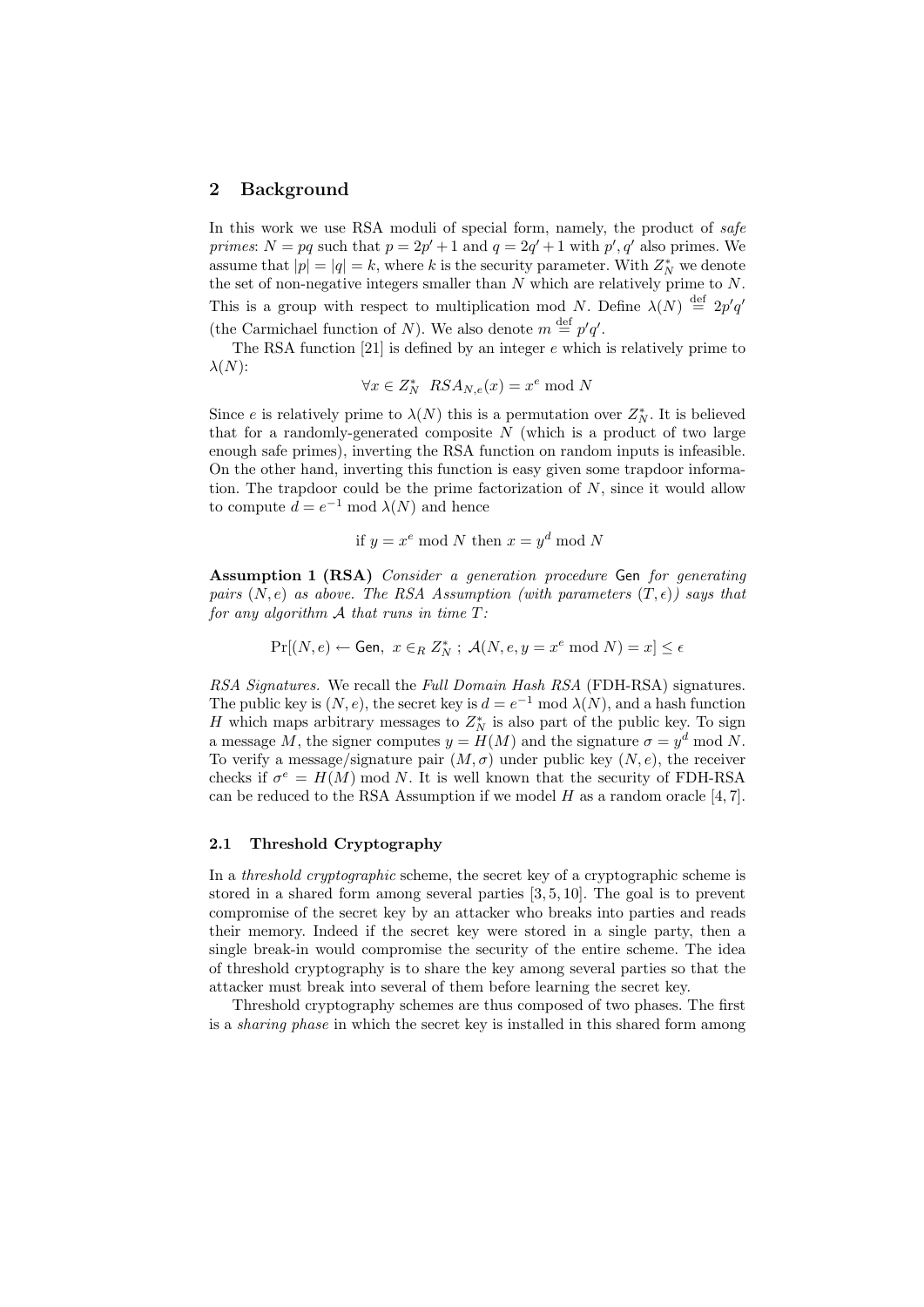the parties; this part can be performed by a trusted dealer who temporarily knows the secret key, and shares it among the parties, before erasing it from its memory. (Alternatively the parties jointly generate the key directly in a shared form.) The second phase is a *computation phase*, where the parties run some protocol to jointly perform the cryptographic computations in which the secret key is employed.

We assume to have a set of upto  $n$  parties that can communicate with each other. We do not assume physically secure channels or a broadcast channel among them. In addition to the  $n$  parties, we also consider a *dealer* who will share the secret key among them (we do assume that for this phase there are private channels between the dealer and the parties).

We assume a computationally bounded adversary,  $A$ , who can corrupt up to  $t$  of the *n* parties in the network, where  $t$  is a parameter. (In our application domain we typically have  $t \ll n$ , but the protocol that we describe works for any  $t < n$ .) We call an adversary that corrupts no more than t parties a t-adversary. We say that the adversary is *static* if it corrupts all its parties at the beginning of the protocol, otherwise we say it is adaptive. An adversary is honest-but-curious if it does not modify the code of the corrupted parties, but just reads their memory. A *malicious* adversary on the other hand may also cause corrupted parties to behave in any (possibly malicious) way. Yet, the adversary can never corrupt the dealer.

Threshold Signature Schemes The following definitions of secure threshold signature schemes are essentially taken from [17]. A threshold signature scheme is a pair of protocols (Thresh-Key-Gen, Thresh-Sig) for a set of  $n$  parties and a dealer, and a verification algorithm Ver.

Thresh-Key-Gen is a key generation protocol carried out by a designated dealer to generate a pair  $(pk, sk)$  of public/private keys. At the end of the protocol the private output of party  $P_i$  is a value  $sk_i$  (related to the private key sk). The public output of the protocol contains the public key  $pk$ , and possibly some additional verification information v.

Thresh-Sig is the distributed signature protocol. The private input of  $P_i$  is the value  $sk_i$ . The public inputs for all parties consist of a message  $M$ , the public key  $pk$ , and the verification information  $v$  (if any). The output of the protocol is a signature sig on M (relative to the public key  $pk$ ). The verification algorithm Ver, on input  $M$ ,  $sig, pk$ , checks if  $sig$  is a valid signature of M under  $pk$ .

The definition of security is adapted from the centralized case. Specifically, we consider a t-adversary that can interact with the honest parties and ask them to generate signatures on messages  $M_1, M_2, \ldots$  that the adversary chooses adaptively. In the malicious model the adversary can also actively participate in these signature-generation protocols (via the set of t parties that it controls), and in either model the adversary can choose the set of parties that would participate in the current signature generation. As usual, the goal of the adversary is to produce a signature on any message  $M$  that was not obtained via one of these runs of the protocol.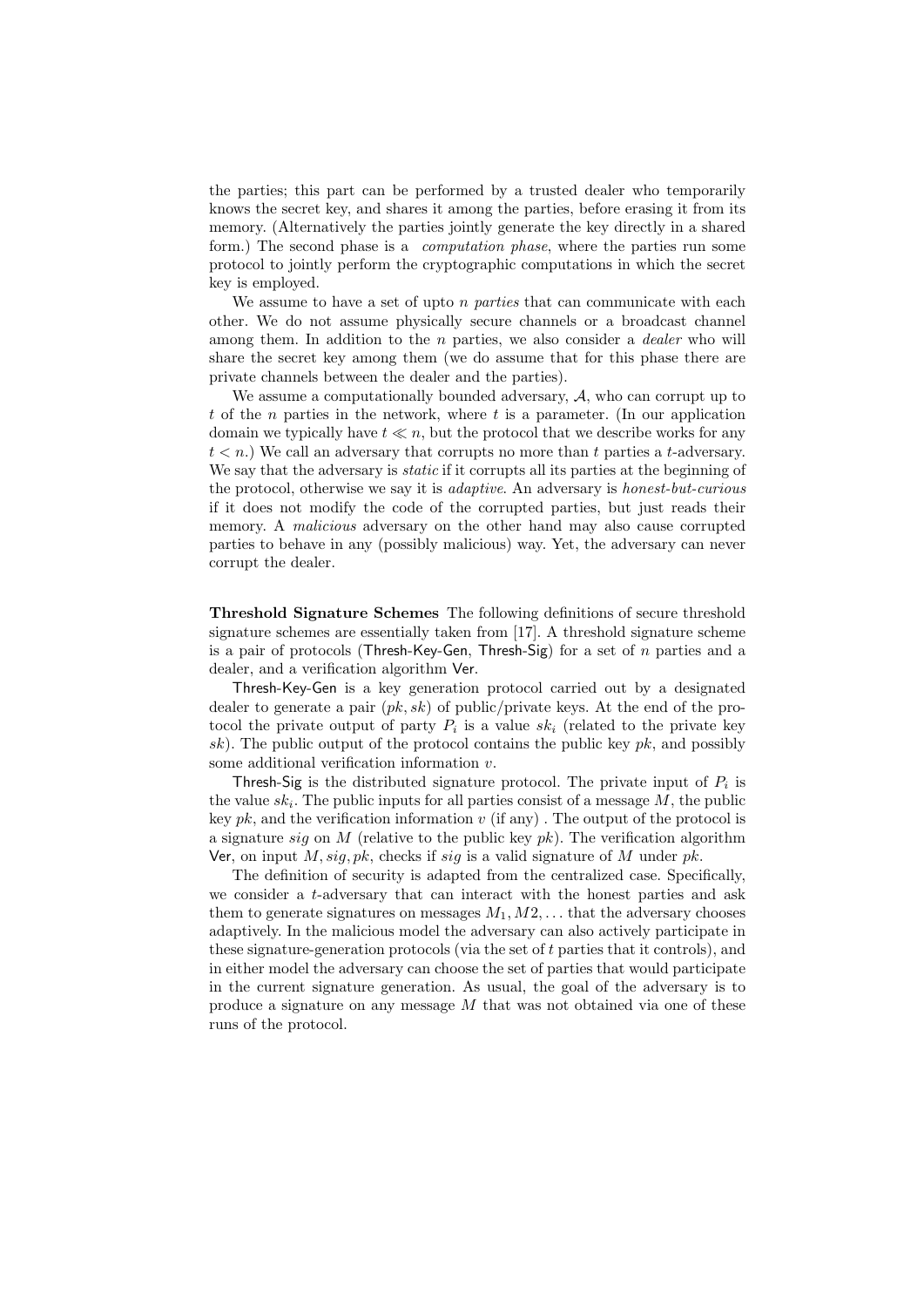Definition 1. We say that a threshold signature scheme (Thresh-Key-Gen, Thresh-Sig, Ver) is t-secure (with parameters  $(T, \epsilon)$ ), if no t-adversary A that runs in time T can produce a signature on any message M without the participation of at least one honest party, except with probability  $\epsilon$ .

In the semi-honest model this should hold even if  $A$  can watch the signature protocol being run on messages  $M_1, M_2, \ldots$  of A's choosing (so long as  $M \neq M_i$ for all i), and in the malicious model this should hold even if the adversary can actively participate in these protocol executions.

#### 2.2 Secret Sharing vs. Threshold Cryptography

Notice the difference between threshold cryptography and the simpler task of secret sharing [22, 2]. In secret sharing, the secret is first shared among the parties who later reconstruct it. In threshold cryptography, the secret is never reconstructed, but rather employed as a shared input into a cryptographic computation. However the sharing mechanisms are usually similar in both areas.

Here we recall Shamir's scheme for secret sharing [22]. Let  $q$  be a prime and the secret is an integer  $s \in Z_q$ . The goal is to share s among n parties in such a way that t or less of them have no information about s, while  $t + 1$  of them can easily reconstruct it.

The dealer chooses t random values  $a_t, \ldots, a_1$  in  $Z_q$  and considers the polynomial  $f(x) = a_t x^t + \ldots + a_1 x + s$ . Assume each party is given as a "name" an integer between 1 and n. Then party i is given the *share*  $s_i = f(i) \mod q$ . Notice how t shares give no information about  $s$  (for every possible secret  $s'$  there is a polynomial  $f'$  consistent with s' and the t shares). On the other hand  $t+1$  shares completely define s, via polynomial interpolation. Notice that if  $s_{i_1}, \ldots, s_{i_{t+1}}$  are  $t+1$  shares corresponding to the points in  $S = \{i_1, \ldots, i_{t+1}\}\$ , then the secret can be computed from  $S$  and these shares as

$$
s = f(0) = \sum_{j=1}^{t+1} L_S(0, i_j) s_{i_j} \mod q
$$

where  $L_S(0, i_i)$  are the appropriate Lagrangian coefficients, namely

$$
L_S(\alpha, \beta) \stackrel{\text{def}}{=} \frac{\prod_{\gamma \in S, \gamma \neq \beta} (\alpha - \gamma)}{\prod_{\gamma \in S, \gamma \neq \beta} (\beta - \gamma)} \text{ mod } q \tag{1}
$$

Notice that Shamir's secret sharing has an interesting homomorphic property that allows the shares to be used to jointly compute exponentiations of the form  $y<sup>s</sup>$  where y is known, without reconstructing the secret in the clear. Assume for example that  $y$  is an element in a cyclic group G of known prime order  $q$ : then each party could publish the value  $\gamma_i = y^{s_i}$  in G and then

$$
y^{s} = y^{\left(\sum_{j=1}^{t+1} L_{S}(0,i_{j})s_{i_{j}} \bmod q\right)} = \prod_{j=1}^{t+1} \gamma_{i_{j}}^{L_{S}(0,i_{j})} \in G
$$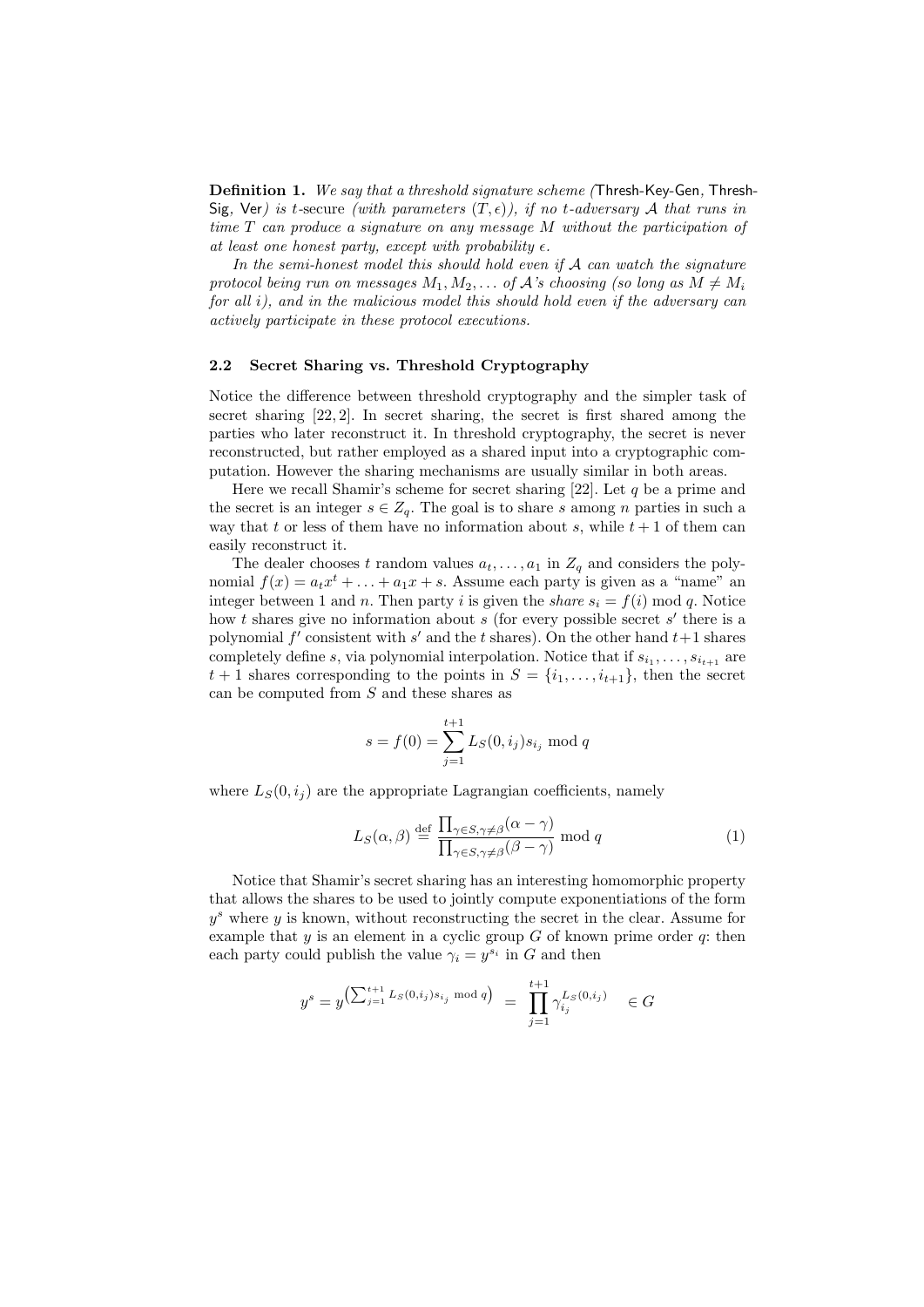#### 2.3 Shoup's Threshold RSA

The homomorphic property of Shamir's secret sharing described above would seem ideal for the setting of threshold RSA, as it would allow the parties to jointly compute RSA signatures with secret key  $d$ , without recovering  $d$  itself (recall that to compute a signature on  $M$ , the parties have to jointly compute  $\sigma = y^d \mod N$  where  $y = H(M)$ ). However, a closer look reveals that this approach does not immediately work in the case of threshold RSA.

The problem is that the sharing must be conducted modulo  $\lambda(N)$ , which must be kept secret from the parties themselves (since knowing  $\lambda(N)$ ) or a multiple of it would allow any single party to factor  $N$  and compute the secret key  $d$  for itself). This issue arises in the computation of the Lagrangian coefficients modulo  $\lambda(N)$ , since they require the computation of inverses modulo  $\lambda(N)$  (which are equivalent to knowing a multiple of  $\lambda(N)$ ). This problem received considerable attention in the threshold cryptography literature (e.g. [11, 8]) and various solutions were proposed. Shoup in [24] presented the most efficient solution to date.

Shoup observed that if we denote  $\Delta = n!$  then the values  $\Delta \cdot L_S(0, j)$  for all  $S, j$  are integers and no inverse computation modulo  $\lambda(N)$  is required if we compute the linear combination of the shares using  $\Delta \cdot L_S(0, i_j)$  instead of  $L_S(0, i_j)$ . However doing so we will reconstruct the value  $\sigma' = y^{\Delta d}$  mod N rather than  $\sigma = y^d \mod N$ . But if e relatively prime to  $\Delta$ , we can apply the extended Euclidean algorithm in the exponent [23] to recover  $\sigma$  from  $\sigma'$ . Details of Shoup's scheme follow.

**Sharing Phase:** Given the public key  $N$ ,  $e$ , the dealer (who knows the factorization of N) computes  $d = e^{-1} \mod m$ . It also chooses t random values  $a_1, \ldots, a_t$ in  $Z_m$  and defines the polynomial  $f(z) = a_t z^t + \ldots + a_1 z + d$ . Party *i* is given the share  $d_i = f(i) \mod m$ . The (maximal) number n of parties is fixed and public and with it the value  $\Delta = n!$ .

**Signature Computation Phase:** On input a message  $M$ , party i computes  $y = H(M) \in Z_N^*$  and the *signature fragment*  $\sigma_i = y^{2\Delta \cdot d_i} \mod N$  which it then publishes. (See the next section for an explanation of the 2 $\Delta$  factor in the exponent.) Then given any  $t+1$  of these values,  $\sigma_{i_1}, \ldots, \sigma_{i_{t+1}}$ , anybody can compute

$$
\sigma' = \prod_{j=1}^{t+1} \sigma_{i_j}^{2\Delta \cdot L_S(0, i_j)} \mod N \tag{2}
$$

By simple algebra we have that

$$
\sigma' = \prod_{j=1}^{t+1} y^{4\Delta^2 \cdot L_S(0, i_j) \cdot d_{i_j}} \mod N =
$$
  

$$
(y^{4\Delta^2})^{\sum_{j=1}^{t+1} L_S(0, i_j) d_{i_j} \mod m} \mod N = y^{4\Delta^2 \cdot d} \mod N
$$

Notice that the operations (polynomial interpolation) "in the exponent" are performed mod m because the value  $y^{4\Delta^2}$  has order m.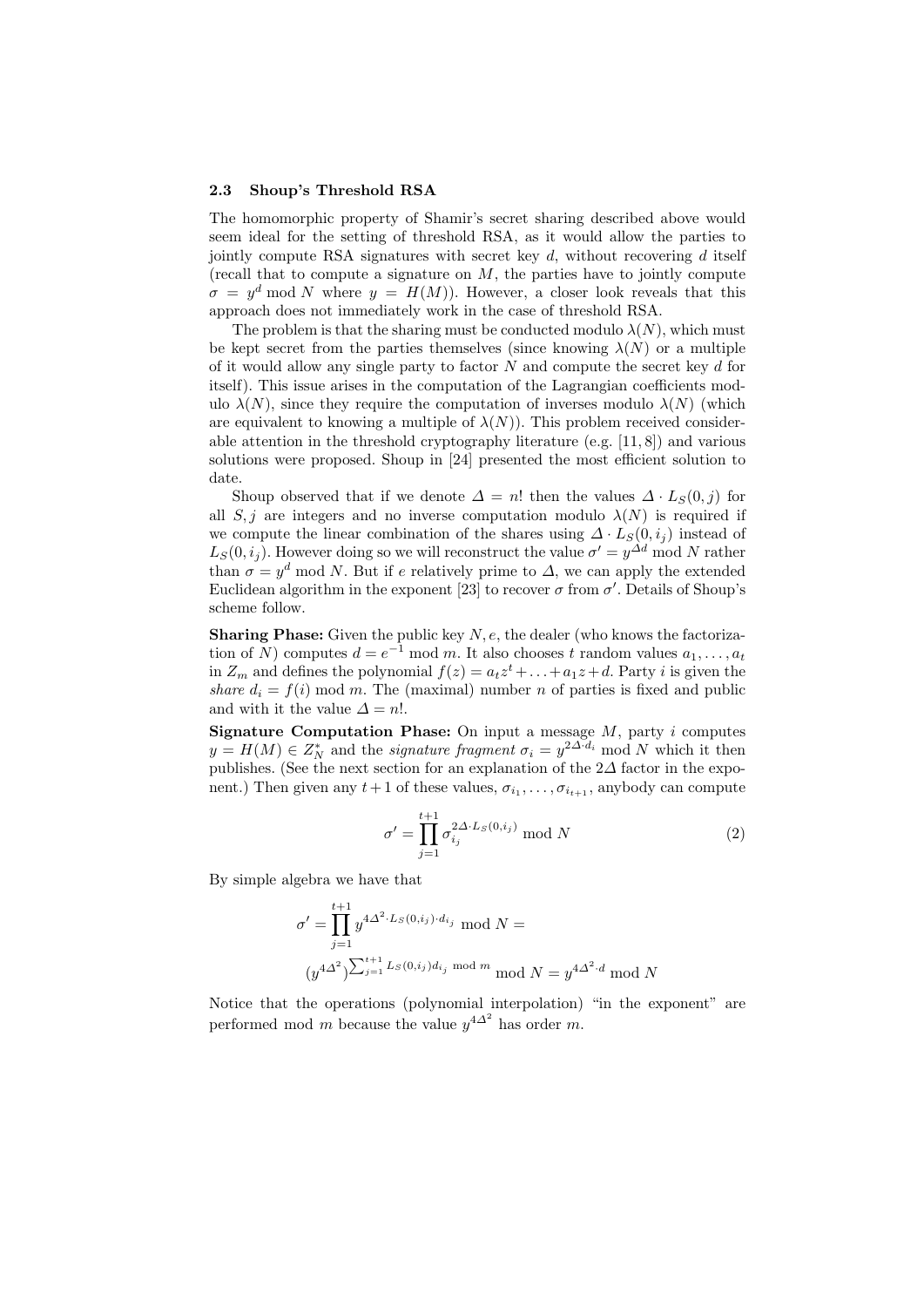At this point we need to show how to compute  $\sigma = y^{1/e}$ , given  $\sigma'$ . If  $GCD(e, 4\Delta^2) = 1$  (which we ensure by choosing e as a prime larger than n), we compute integers a, b such that  $ae + 4b\Delta^2 = 1$  and set  $\sigma = y^a(\sigma')^b \mod N$ . To see that  $\sigma = y^{1/e} \mod N$  note the following equalities mod N:

$$
\sigma = y^a (\sigma')^b = (y^{1/e})^{ae} \cdot (y^{1/e})^{4b\Delta^2} = (y^{1/e})^{ae + 4b\Delta^2} = y^{1/e}.
$$

## 3 Threshold RSA Signatures for Ad-Hoc Groups

As discussed in the Introduction, we are interested in constructing a threshold RSA signature for "ad hoc" groups, that can be very large, dynamic, and decentralized, and where parties from very different domains aggregate temporarily to perform a specific ("ad hoc") task. In these networks, because of the large number of parties and the loose coordination among them, it is impractical (if not impossible) to maintain a coherent centralized naming scheme, i.e., one where if there are n parties in the network their identities will be integers from 1 to  $n$ .

Consider for example the task of adding parties to the network and giving them shares of the secret key. In Section 5 we describe a solution in which  $t + 1$ honest parties can provide a new party with a new share of the secret key. To do that, the  $t + 1$  parties must give this new party a unique identity ID and its share  $f(ID)$ , where f is the t degree polynomial such that  $f(0) = d$ . In a very decentralized network, it is basically impossible to keep track of the IDs issued by various subsets of parties in the network, and therefore it is infeasible to maintain these identities in a small subset of integers.

What is most likely to happen in ad hoc networks is that parties have an ID already assigned to them, probably a large integer (say a 32-bit or a 160 bit integer, e.g. their serial number, their IP address or a hash of some other identity) and we would want to use that ID all across the board. In the example above, when adding parties to the network, the subset of parties could use the ID of the new party (if it has one) or generate a random one for it (if the ID are sufficiently long, it will most likely be unique).

Now consider what happens in Shoup's scheme when the IDs of parties are long integers say between 1 and  $2^k$  for some parameter k. In this case the computation of the value  $\Delta = n!$  is infeasible as one must set  $n = 2<sup>k</sup>$  in order for  $\Delta$ to remove all possible denominators in Eq. (2) (note that  $2^k! > 2^{2^k}$ ). There are two places where this factor  $\Delta$  is used in Shoup's scheme:

(1) In the interpolation of partial signatures: Given the various shares  $\sigma_i = y^{2\Delta f(i)}$ , the players reconstruct the value  $\sigma' = y^{4\Delta^2 \cdot f(0)}$  via interpolation "in the exponent". One of the two  $\Delta$  factors in the exponent is needed for the correct operation of the scheme, as it is exactly what lets the parties replace the fractional Lagrangian coefficients with integers that they can compute.

Reducing this  $\Delta$  factor is straightforward. Indeed, given the set S of parties in the threshold computation of the RSA signature, this factor can be easily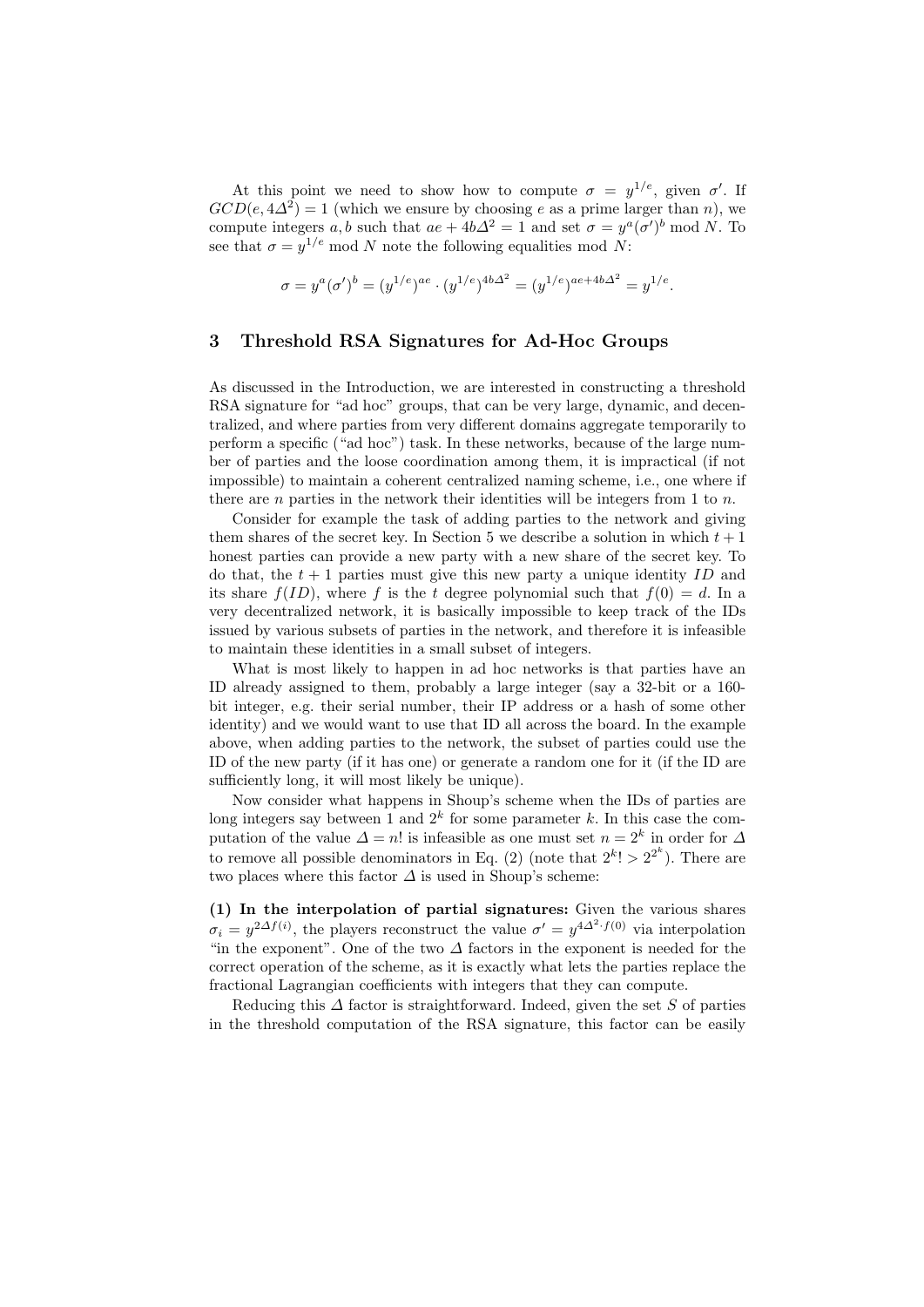replaced by

$$
\Delta_S \stackrel{\text{def}}{=} \operatorname{lcm} \bigg\{ \bigg( \prod_{\substack{j \in S \\ j \neq i}} (i - j) \bigg) : i \in S \bigg\}.
$$

Note that if S has  $t + 1$  elements, each a number between 0 and  $2^k$ , then  $\Delta_S$  is bounded by

$$
\Delta_S \le \prod_{\substack{i,j \in S \\ i \neq j}} (i-j) < (2^k)^{t^2} = 2^{kt^2},
$$

so the bit-size of  $\Delta_S$  is linear in k and at most quadratic in t.

(2) In the computation of partial signatures: Given public input  $y$  and their private share  $d_i$ , each party computes  $\sigma_i = y^{2\Delta d_i} \mod N$ . This additional  $\Delta$ factor in the exponent is introduced to obtain a provably secure scheme. Indeed we need to show that the values transmitted by the good parties do not help the adversary, beyond the computation of  $\sigma = y^{1/e}$ . This is done by a simulation argument in which we show that the adversary is able to compute the values transmitted by the good parties from any  $t$  shares (belonging to the parties the attacker controls) and the value  $\sigma = y^{1/e}$ . Assume that the adversary knows t shares  $d_{i_1}, \ldots, d_{i_t}$ , and denote  $B = \{i_1, \ldots, i_t\}$  (where B stands for "bad") the set of corrupted parties. Denote  $\tilde{B} = B \cup \{0\}$ . Notice that any other share  $d_i$  for  $i > t$  can be computed as

$$
d_i = L_{\tilde{B}}(i,0)d + \sum_{j=1}^{t} L_{\tilde{B}}(i,i_j)d_{i_j} \text{ mod } m
$$

Thus the adversary given the value  $\sigma = y^{1/e}$  can compute the value  $\sigma_i$  for  $i > t$ output by a good party as follows:

$$
\sigma_i = y^{2\varDelta d_i} = (y^2)^{L_{\tilde{B}}(i,0)d + \sum_{j=1}^t L_{\tilde{B}}(i,i_j)d_{i_j} \bmod m} = \sigma^{2\varDelta L_{\tilde{B}}(i,0)} \prod_{j=1}^t (y^{2d_j})^{\varDelta L_{\tilde{B}}(i,j)}
$$

Notice that the products  $\Delta L_{\tilde{B}}(i, j)$  are all integer values and thus the adversary can perform this computation (since it does not require computing inverses modulo  $m$ ). However, this argument would not hold if the parties transmitted just  $\sigma_i = y^{d_i}$  (in which case we do not know if a simulation would be possible).

Eliminating this factor is not as easy as in case (1). The reason that we cannot replace  $\Delta$  with some  $\Delta_S$  as above is that the relevant set S here is the set  $\tilde{B}$  of "bad parties" (i.e., those that were compromised by the adversary), and  $\tilde{B}$  is not known to the honest parties. Fortunately, we show below that the analysis can still be carried out when  $\Delta$  is replaced by the much smaller factor  $2^{kt}$ . For this crucial reduction in the size of the exponent, we pay either by having to carry out the analysis in the random-oracle model or by strengthening the hardness assumption. (Note however that the basic Shoup scheme already relies on the random-oracle model for the non-interactive verification of signature fragments.)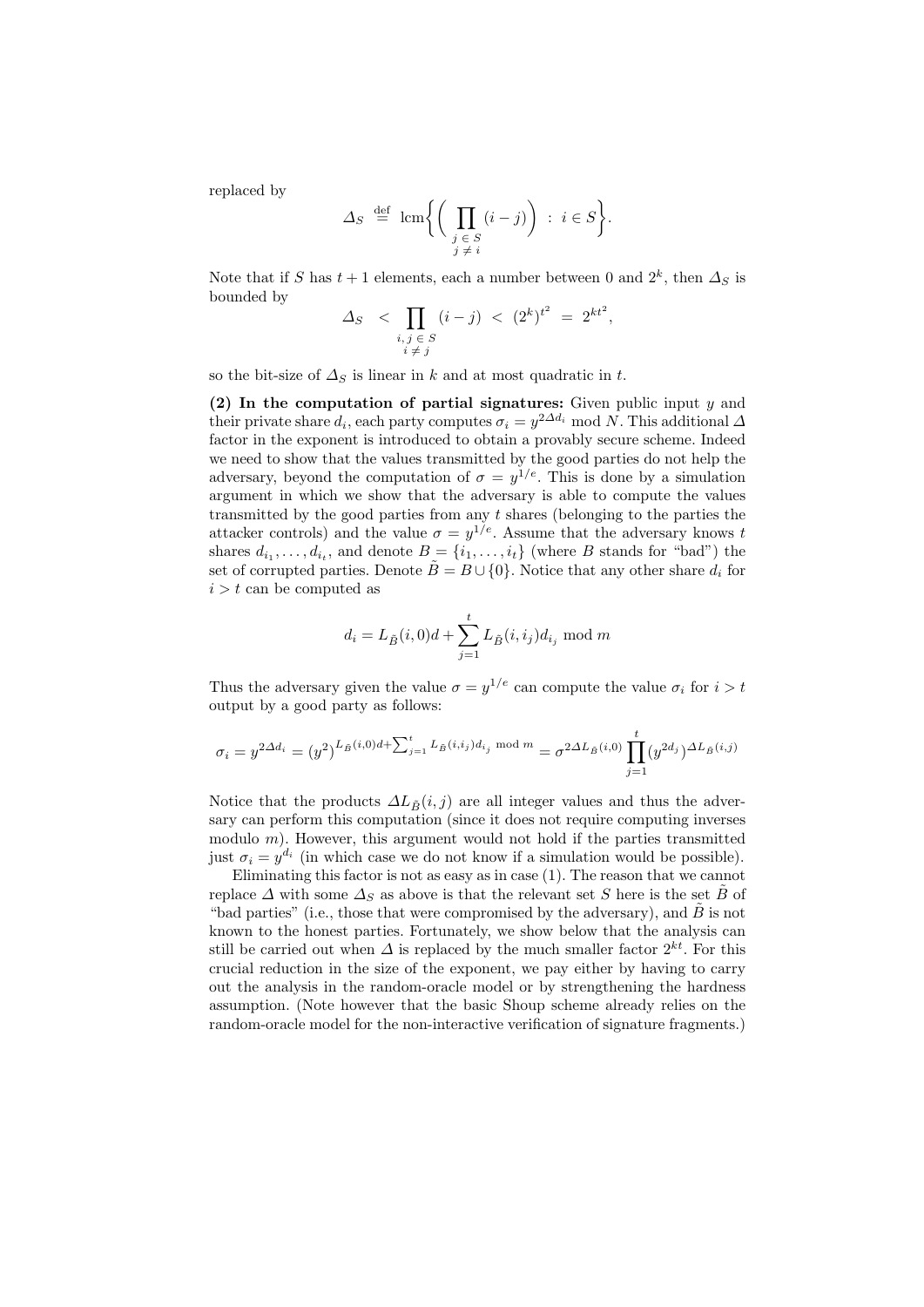Remark: Shoup presented an alternative protocol for threshold RSA in [24], where the share of party i is  $d_i = \Delta^{-1} f(i) \mod m$  (rather than  $d_i = f(i)$ ). Thereafter the parties do not have to raise their partial signatures to a factor ∆, as it is already "factored in" in their shares. However the dealer still needs to compute  $\Delta^{-1}$  mod m, and the signature generation still needs to exponentiate to the power of  $\Delta \cdot L_S(\cdot, \cdot)$ . Hence both the dealer and the "signature combiner" work in time at least linear in n (which is exponential in settings where  $n = 2<sup>k</sup>$ ).

#### 3.1 Our Threshold RSA Protocol for Ad-Hoc Groups

We now describe the details of our new scheme, which we call **TFDH-RSA**. We first describe a basic version that is only secure in the honest-but-curious attack model. The extension to the malicious attack model is discussed in Section 6.

**Sharing Phase:** Given the public key  $N$ ,  $e$  (where  $e$  is a prime larger than  $n = 2<sup>k</sup>$  and the secret key d (such that  $d = e^{-1} \pmod{m}$ ), the dealer chooses t random values  $a_1, \ldots, a_t$  in  $Z_m$  and defines the polynomial  $f(x) = a_t x^t + \ldots + a_t x^t$  $a_1x + d$ . Each party *i* is given the share  $d_i = f(i) \mod m$ .

Signature Computation Phase: On input a message  $M$ , party  $i$  computes  $y = H(M) \in Z_N^*$  and the *signature fragment*  $\sigma_i = y^{2^{kt}d_i} \mod N$ , which it then publishes.

Given  $t + 1$  of these values  $\sigma_{i_1}, \ldots, \sigma_{i_{t+1}}$  the signature  $\sigma = y^d \mod N$  is computed as follows. Let

$$
\Delta_S = \text{lcm}\left\{ \left( \prod_{\substack{j \in S \\ j \neq i}} (i - j) \right) : i \in S \right\} \tag{3}
$$

where  $S = \{i_1, \ldots, i_{t+1}\}\text{, and set}$ 

$$
\sigma' = \prod_{j=1}^{t+1} \sigma_{i_j}^{\Delta_S \cdot L_S(0, i_j)} \mod N. \tag{4}
$$

Using extended Euclidean algorithm find values a, b such that  $ae+b(2^{kt}\Delta_S) = 1$ . Finally, the signature  $\sigma = y^d \mod N$  is computed as  $\sigma = y^a \cdot (\sigma')^b \mod N$ .

Note that for any j, the quantity  $\Delta_S \cdot L_S(0, i_j)$  is an integer that can be computed just by knowing S and  $i_j$  (no need to know m or any inverse mod m). Moreover, this integer is smaller than  $2^{kt^2}$  and then the computation of  $\sigma'$  is feasible. To see that the value  $\sigma$  we computed is indeed  $y^d$  mod N note that similarly to the case of Eq. (2)

$$
\sigma' = y^{\Delta_S \cdot 2^{kt} \cdot f(0)} = y^{\Delta_S \cdot 2^{kt} \cdot d} \bmod N
$$
\n<sup>(5)</sup>

and then

$$
\sigma = y^a \cdot (\sigma')^b = (y^{1/e})^{ae} \cdot (y^{1/e})^{b2^{kt}\Delta_s} = y^{1/e} \pmod{N}.
$$
 (6)

Finally, note that the values  $a, b$  computed via the extended Euclidean algorithm exist since by choice of  $e$ ,  $GCD(e, 2^{kt} \Delta_S) = 1$ .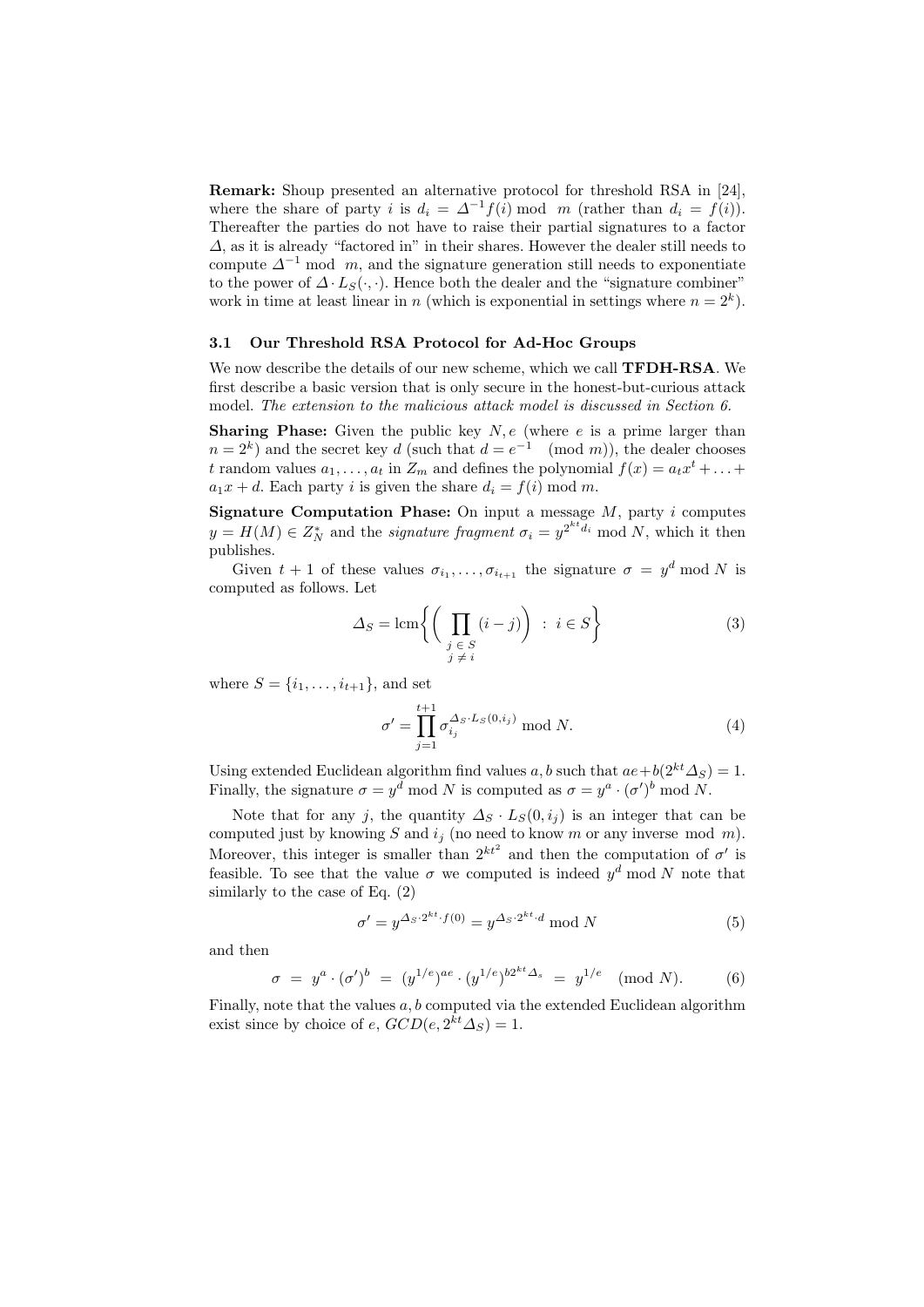Remark: the choice of e. The value e must be chosen as a prime larger than any possible identity (e.g., larger than  $2<sup>k</sup>$ ). Alternatively, if the identities are random  $k$ -bit integers, the value  $e$  can be chosen somewhat smaller (but still a "large enough prime") and then rely on the fact that with high probability no two identities will have a difference that is divisible by e.

## 4 Security Analysis

Ideally, we would like to claim that the protocol above is as secure as the underlying signature scheme. In particular, we want to claim that seeing the signature fragments  $\sigma_i$  does not gives the adversary any more information than the signature  $\sigma$  itself, by presenting a simulator S that given  $\sigma$  can generate the view of the adversary in the protocol (i.e., the signature fragments of the honest parties  $\sigma_j = x^{f(j)} \bmod N$ .

Unfortunately, as we explained above, we do not know how to generate this view without the extra factor of  $\Delta$  in the signature generation. Specifically, the simulator can only compute the related quantities  $\sigma'_j = \sigma_j^{\Delta_{\tilde{B}}}$ , where  $\Delta_{\tilde{B}}$  is as defined in Eq. (3) (with respect to the set  $\tilde{B}$  that consists of zero and the "bad" parties"). The reason is that we can write

$$
\sigma'_j \ = \ \sigma^{\varDelta_{\tilde{B}} \cdot L_{\tilde{B}}(j,0)} \cdot \prod_{i \in B} y^{\varDelta_{\tilde{B}} \cdot L_{\tilde{B}}(j,i) \cdot d_i},
$$

and for all *i*, the quantity  $\Delta_{\tilde{B}} \cdot L_{\tilde{B}}(j, i)$  is an integer that the simulator can efficiently compute from  $\ddot{B}$ , i and j. However, in this case we do not know a way to "extract" the  $\Delta_{\tilde{B}}$  root out. In particular we do not know a "public exponent" corresponding to  $f(j)$  that would let us use the GCD calculations in order to eliminate the extra factor of  $\Delta_{\tilde{B}}$  in the exponent.

In dealing with this problem, we separate the treatment of the powers of two in  $\Delta_{\tilde{B}}$  from the odd factors of it.<sup>1</sup> Write

$$
\varDelta_{\tilde{B}}=2^{\ell(\tilde{B})}e(\tilde{B})
$$

with  $e(\tilde{B})$  odd. Clearly, for any set  $\tilde{B}$  of  $t+1$  elements in  $[1..2^k]$ , it must be that  $\ell(B) < kt.$ 

Since in our protocol the parties compute signature fragments by raising  $y = H(m)$  to the power  $2^{tk} f(i)$ , then the simulator does not need to take  $2^{\ell(\tilde{B})}$ roots (see details below). On the other hand the problem of taking  $e(\tilde{B})$  roots remains.

We present two solutions for this problem. In Theorem 2 we show that when we model the function  $H$  as a random oracle, our protocol can be proven  $t$ secure (as per Definition 1) under the standard RSA assumption. This is a strong assurance of security, especially since random-oracle proofs are the only security assurance that is known for most standard RSA signatures. However, this proof

 $1$  See discussion after Theorem 1 about the reason for this separation.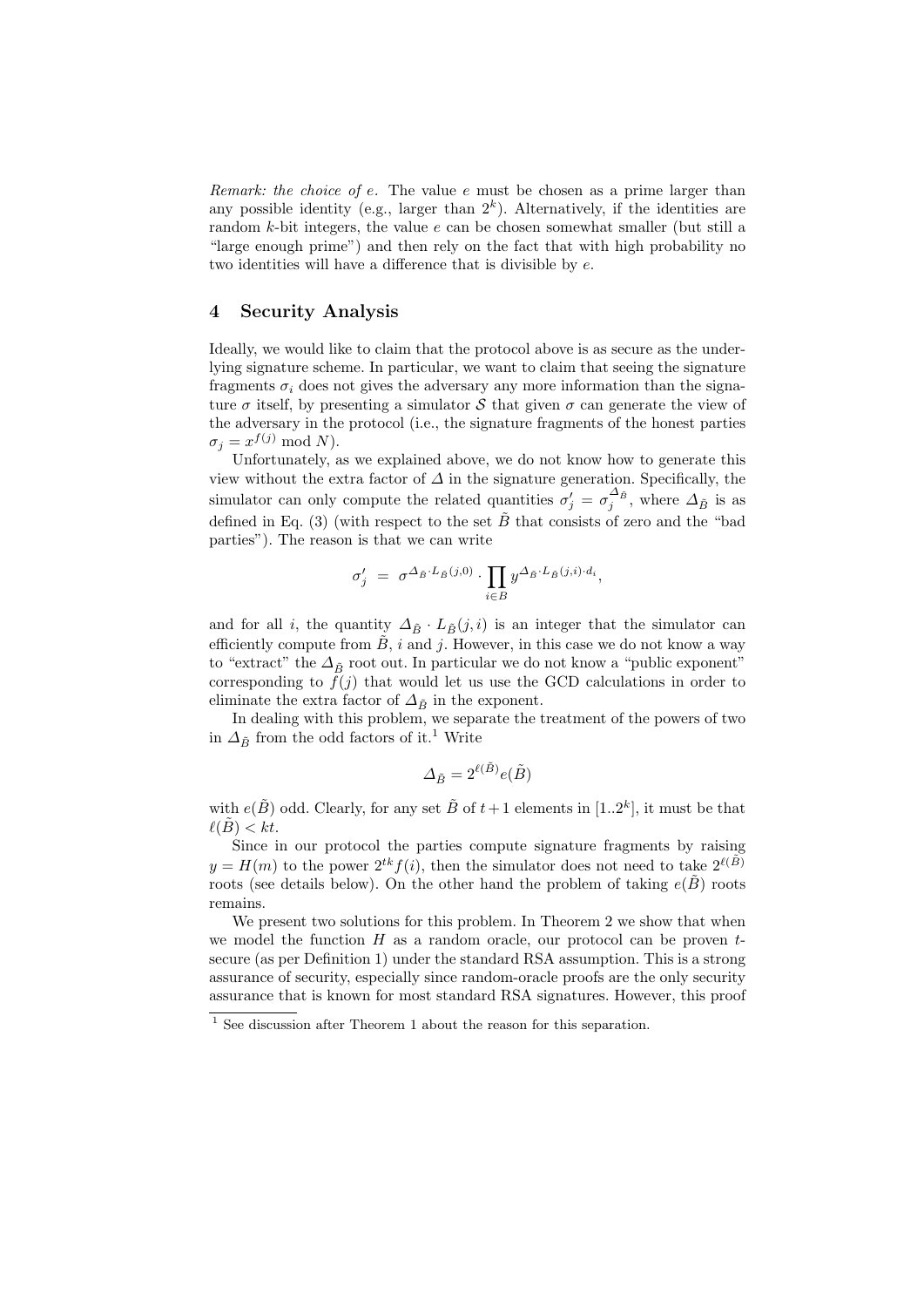does not say much about the security of our signature protocol when instantiated with any specific hash function. In particular, it still leaves open the possibility that there are hash functions  $H$  for which centralized RSA signature are secure but our protocol is not. Therefore, in Theorem 1 we provide a different analysis in the standard model, relating the security of our protocol with any specific function  $H$  to a slightly modified centralized RSA signature that uses the same function  $H$ . We argue informally that this "slightly modified" scheme is likely to be as secure as the original one, hence providing yet other assurance of the security of our protocol.

#### 4.1 Security Theorems

Consider the following signature scheme D-RSA: the public key is  $(N, e)$  where e is prime, and relatively prime with  $\lambda(N)$ . The secret key is the factorization of N. The public key contains a hash function  $H$  which outputs elements of  $Z_N^*$ . Moreover we allow the adversary to specify an additional parameter  $e'$  that must be an odd integer co-prime with e.

On input a message M, the signer returns a pair  $(\sigma, \sigma')$  such that  $\sigma^e$  =  $(\sigma')^{e'} = H(M)$  mod N. Given an alleged signature  $(\sigma, \sigma')$  on M, however, the verifier only checks that  $\sigma^e = H(M) \bmod N$ .

We say that the D-RSA signature scheme using the hash function  $H$  is twophase secure if no feasible forger  $\mathcal F$  can win the following game: first  $\mathcal F$  is given as input  $N, e$  and it specifies an odd integer  $e'$ , that must be co-prime with  $e$ (Phase 1). Then  $\mathcal F$  conducts a traditional adaptive chosen-message attack (i.e.  $\mathcal F$  gets signatures on messages of its choice) and produces a valid signature on a message that it did not request before (Phase 2).

Theorem 1. For any static, honest-but-curious, t-adversary A and for every hash function H, then TFDH-RSA scheme using H is a secure threshold signature scheme against  $A$  if the D-RSA signature scheme using the same H is two-phase secure.

Interpretation of Theorem 1. Although we cannot prove that the protocol TFDH-RSA does not give the adversary any more power than just interacting with the underlying RSA signature scheme (with the same hash function  $H$ ), Theorem 1 tells us that it does not give it more power than what it could get from the ability to get also  $e'$ -th roots (in addition to the  $e$ -th roots that it gets from the signature scheme). It is generally believed that when  $e, e'$  are co-primes, then extracting  $e'$ -th roots does not help in extracting  $e$ -th roots. In this light, Theorem 1 can be interpreted as asserting that any attack on the protocol TFDH-RSA must either break the underlying RSA signatures, or find a way to use  $e'$ -th roots in order to extract e-th roots.

Proof. Assume by contradiction that TFDH-RSA is not secure. Then there exists an adversary  $A$  that interacts with TFDH-RSA, statically corrupting at most  $t$ parties, such that A has a noticeable chance  $\epsilon$  of forging an RSA signature. We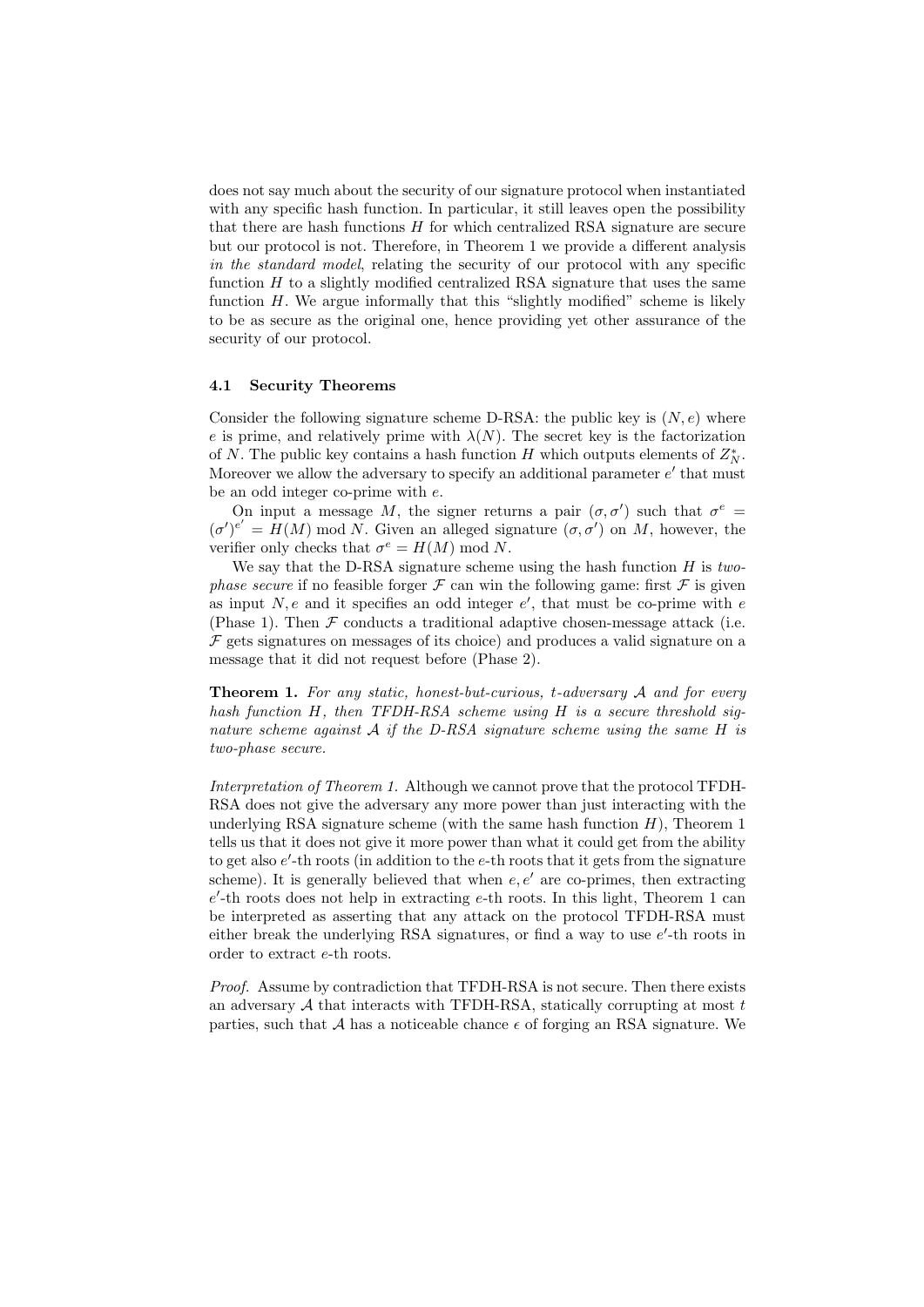want to use this A as a subroutine to construct a forger  $\mathcal F$  that breaks the twophase security of D-RSA. We want  $\mathcal F$  to have a similar running time and similar success probability as  $A$ .

The forger  $\mathcal F$  basically simulates TFDH-RSA for the adversary  $\mathcal A$ . It is given a public key  $(N, e)$ , and must run Phase 1. F starts by giving  $(N, e)$  to the adversary A. The latter responds by asking to corrupt a set  $B = \{i_1, \ldots, i_t\}$ of parties. ( $A$  can compromise upto  $t$  parties, and we assume w.l.o.g. that it compromises exactly t parties.) Then  $\mathcal F$  chooses t values  $d_{i_1}, \ldots, d_{i_t}$  at random in the interval  $[N/4]$  and gives to A the value  $d_{i_j}$  as the secret-key share for party  $i_j$ . As observed above, the distributions of the shares given by  $\mathcal F$  to  $\mathcal A$ , is statistically close to the distributions of the shares seen by  $A$  during a real execution of FDH-RSA.

With B the set of corrupted, parties,  $\mathcal{F}$  sets  $\tilde{B} \stackrel{\text{def}}{=} B \cup \{0\}$  and computes  $\Delta_{\tilde{B}}$ as defined in Eq. (3), namely

$$
\Delta_{\tilde{B}} = \operatorname{lcm}\left\{ \bigg( \prod_{\substack{j \in \tilde{B} \\ j \neq i}} (i - j) \bigg) : i \in \tilde{B} \right\}.
$$

It also lets  $\ell(\tilde{B})$  be the largest integer  $\ell$  such that  $2^{\ell}$  divides  $\Delta_{\tilde{B}}$ , and sets  $e(\tilde{B}) = \Delta_{\tilde{B}}/2^{\ell(\tilde{B})}$  and  $\Gamma_{\tilde{B}} = 2^{kt} \cdot e(\tilde{B})$  (so  $e(\tilde{B})$  is odd and  $\Delta_{\tilde{B}}$  divides  $\Gamma_{\tilde{B}}$ ). The forger  $\mathcal F$  concludes Phase 1 by specifying the value  $e' = e(\tilde{\tilde{B}})$ . (Note that  $e'$  is co-prime with e, since e is a prime larger than  $2^k$  and all the identities in  $\tilde{B}$  are  $k$ -bit integers).

Now  $\mathcal F$  starts Phase 2, the adaptive chosen message attack, by running  $\mathcal A$ 's attack. When A asks for message M to be signed, the forger  $\mathcal F$  asks its own signature oracle for a signature on M, therefore receiving the values  $\sigma, \sigma'$  such that  $\sigma^e = (\sigma')^{e'} = y = H(M) \text{ mod } N$ . Notice that  $\sigma$  is the signature on M that must be computed in the simulation of TFDH-RSA.

To complete the simulation for A, the forger  $\mathcal F$  must now use  $\sigma$  to produce the signature fragments of the good parties. Let  $f(x)$  be the polynomial (modulo m) of degree t that satisfies  $f(i) = d_i$  for every  $i \in B$  and  $f(0) = d$ . Then, the value of  $\sigma_j$  for  $j \notin B$  is

$$
\sigma_j = y^{2^{kt} f(j)} \bmod N
$$

Remember that

$$
f(j) = \sum_{i \in \tilde{B}} L_{\tilde{B}}(j, i) \cdot f(i) \bmod m
$$

but because the values  $L_{\tilde{B}}(j, i)$  are fractions we cannot compute this value directly or in the exponent. But by multiplying the sum by  $\Gamma_{\tilde{B}}$  will remove all the denominators. By using  $\sigma'$  the forger can also bypass the problem of taking  $e(\tilde{B})$ -roots:

Using Shamir's method of "GCD in the exponent", the forger  $\mathcal F$  first computes a value w such that  $w^{e^t \cdot e} = y \mod N$ . Namely, since  $\widetilde{GCD}(e, e^t) = 1$  then F can find integers a, b such that  $ae + be' = 1$ , and setting  $w = \sigma^b(\sigma')^a \mod N$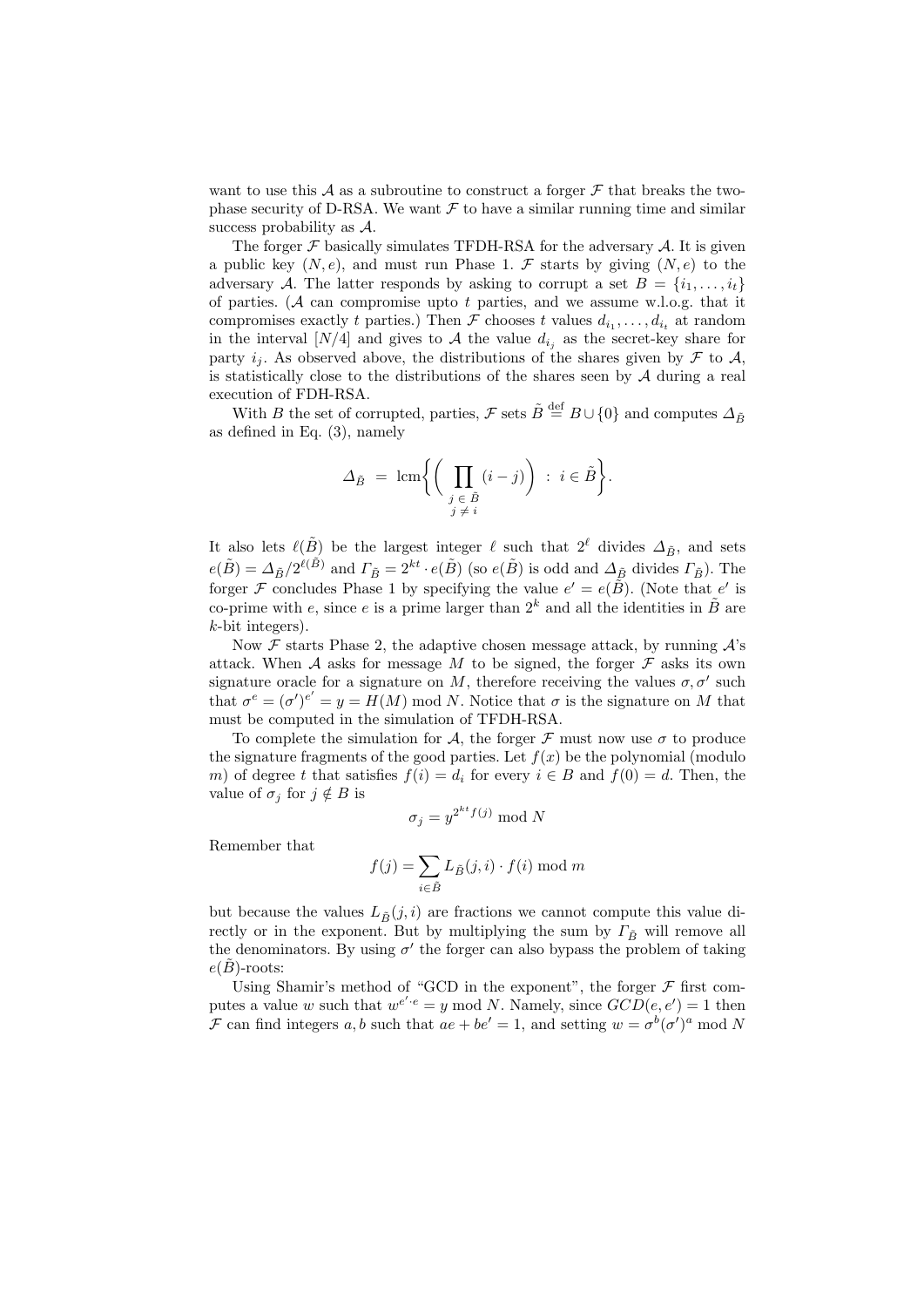yields the required value. Next, for each  $i \in \tilde{B}$  the forger  $\mathcal F$  computes the integer  $\lambda_{j,i} \stackrel{\text{def}}{=} \Gamma_{\tilde{B}} \cdot L_{\tilde{B}}(j,i)$ . (These are indeed integers since the denominator in each of the Lagrangian coefficients divides  $\Delta_{\tilde{B}}$  and therefore also  $\Gamma_{\tilde{B}}$ .) Finally, the forger computes  $\sigma_j = w^{\lambda_{j,0}} \cdot \prod_{i \in B} (\sigma')^{\lambda_{j,i}^{-} d_i} \pmod{N}$ . To see that this is the correct value, observe that:

$$
w^{\lambda_{j,0}} \cdot \prod_{i \in B} (\sigma')^{\lambda_{j,i}d_i} = w^{T_{\tilde{B}}L_{\tilde{B}}(j,0)} \cdot \prod_{i \in B} (\sigma')^{T_{\tilde{B}}L_{\tilde{B}}(j,i)d_i}
$$
  
\n
$$
\stackrel{(a)}{=} w^{(2^{kt}e')L_{\tilde{B}}(j,0)} \cdot \prod_{i \in B} (\sigma')^{(2^{kt}e')L_{\tilde{B}}(j,i)d_i}
$$
  
\n
$$
\stackrel{(b)}{=} (w^{2^{kt}})^{d \cdot e \cdot e'L_{\tilde{B}}(j,0)} \cdot \prod_{i \in B} (\sigma')^{2^{kt}e'L_{\tilde{B}}(j,i)d_i}
$$
  
\n
$$
= (w^{e'\cdot e})^{2^{kt}L_{\tilde{B}}(j,0)d} \cdot \prod_{i \in B} ((\sigma')^{e'})^{2^{kt}L_{\tilde{B}}(j,i)d_i}
$$
  
\n
$$
= \prod_{i \in \tilde{B}} y^{2^{kt}L_{\tilde{B}}(j,i)f(i)} = y^{2^{kt} \sum_{i \in \tilde{B}} L_{\tilde{B}}(j,i)f(i)}
$$
  
\n
$$
= y^{2^{kt}f(j)} = \sigma_j \pmod{N}
$$

where Equality (a) holds since  $2^{kt}e' = 2^{kt}e(\tilde{B}) = \Gamma_{\tilde{B}}$ , and Equality (b) holds since  $w^{2^{kt}}$  is a quadratic residue modulo N and hence its order divides m, and since  $d = e^{-1} \mod m$  then  $(w^{2^{kt}})^{d \cdot e} = w^{2^{kt}} \mod N$ . (Note that since we set  $d = e^{-1}$  mod m and not  $d = e^{-1}$  mod  $\lambda(N)$ , then  $z^{de} = z$  does not necessarily hold when  $z$  is not a quadratic residue modulo  $N$ .)

It follows from the description above that the simulated view that  $A$  sees in this run of  $\mathcal F$  is almost identical to its view in the interaction with the protocol (the only difference is the negligible difference in the distribution of the  $d_{i_j}$ 's). Hence with probability negligibly close to  $\epsilon$ , A outputs a valid forgery  $\hat{\sigma}$  on some message  $\hat{M}$ . Namely,  $\hat{\sigma}^e = H(\hat{M}) \text{ mod } N$ . The forger  $\mathcal F$  then chooses an arbitrary value  $\hat{\sigma}' \in Z_N^*$  and the pair  $(\hat{M}, \langle \hat{\sigma}, \hat{\sigma}' \rangle)$  is a valid forgery for D-RSA (recall that the second "signature" is not verified in D-RSA).

**Remark.** Note the reason for separating the powers of two in  $\Delta_{\tilde{B}}$  from the odd factors: For the assumption that we make about security of D-RSA, it is crucial that the parameter  $e'$  be odd (since letting the adversary to extract even roots might allow it to factor the modulus  $N$ ). Hence we must limit the extra help that the simulator can get to only odd roots, and the even factors must be handled in the protocol itself.

Theorem 2. When the hash function H is modeled as a random oracle, then TFDH-RSA is a t-secure threshold signature scheme against static, honest-butcurious adversaries, under the RSA assumption.

One way to prove Theorem 2 is to observe that under the RSA assumption, the D-RSA signature scheme is two-phase secure in the random-oracle model (where the proof is nearly identical to the security proof for Full-Domain-Hash signatures), and so we can use Theorem 1 from above.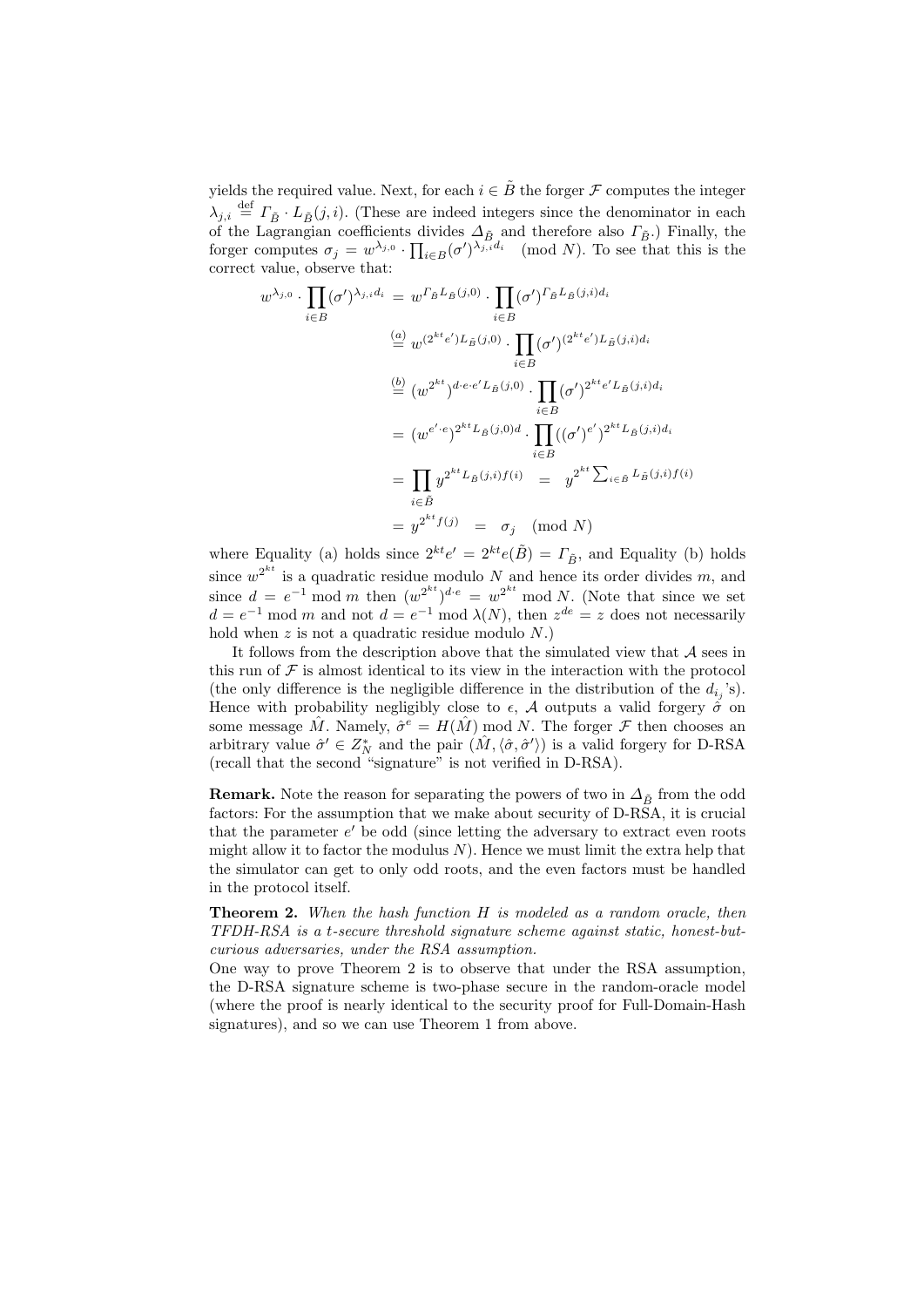## 5 Dynamic Additions of New Parties

We consider highly dynamic networks, where parties can join at any time and must be provided with shares of the signature key when they join. In some cases it may be reasonable to assume that such a share is installed by a trusted entity before the party is added to the network, but in other, less centralized situations, the parties already deployed will have to cooperate in order to furnish the new party with a share of the signing key.

In [25] an elegant method was introduced to solve the problem of player addition in secret sharing. The advantage of their scheme is that it is noninteractive, that is, each of the original  $t + 1$  parties only needs to send a single message to the new party  $P_{new}$ . The key idea of their approach is to use a bivariate polynomial. Similarly to the original Shamir's scheme, their scheme works over a prime field.

In this section we show how to adapt their scheme to work for the purpose of a threshold RSA scheme. The technical problems are the same at the ones we saw in the previous sections (the interpolation happens modulo a secret number  $m$ ). We use some similar techniques to those used earlier, but the end result is somewhat different. When adding a new party  $P_{new}$  to the network, the new share given to it is not the same share as the one it would have received from the dealer in the sharing phase, but rather some multiple of that original secret. Thus, we need to modify the signature computation phase to incorporate these different shares. We show in the following that we are still able to generate signatures in a threshold fashion.

We modify our description of the threshold RSA from the previous sections so that the sharing of the secret is done via a bivariate polynomial. We note that if we do not consider newly added shares then this modification only affects the format in which the shares are represented but leaves the signature generation protocol exactly as it is in the case of the single-variate polynomial. The details follow. Again, we describe the protocol in the case of a honest-but-curious adversary. The details to add robustness (security against a malicious adversary) appear in Section 6.<sup>2</sup>

**Sharing Phase:** Given the public key  $N$ ,  $e$  and the secret key  $d$  (such that  $d = e^{-1} \pmod{m}$ , the dealer chooses  $(t + 1)^2$  values  $a_{i,j} \in Z_m$  (for  $i, j \in \mathbb{Z}$  $[0, t]$ , at random subject to  $a_{i,j} = a_{j,i}$  and  $a_{0,0} = d$ . The dealer then defines the polynomial  $f(x,y) = \sum_{i,j} a_{i,j} x^i y^j$ . Note that since  $a_{i,j} = a_{j,i}$  then the polynomial is symmetric,  $f(x, y) = f(y, x)$ . The share of party i is the polynomial  $d_i(x) = f(x, i)$ . (We note that only the free term  $d_i(0) = f(0, i)$  will be used when computing the signature fragments, so reconstructing the signature from the fragments is unchanged from before.)

<sup>2</sup> We note that performing secret sharing via a bivariate polynomial has the added advantage, that it provides a check that the dealer is actually sharing a unique secret. This is called verifiable secret sharing (VSS) [1]. We do not discuss this feature in this paper, but we point out that it could be useful in some applications.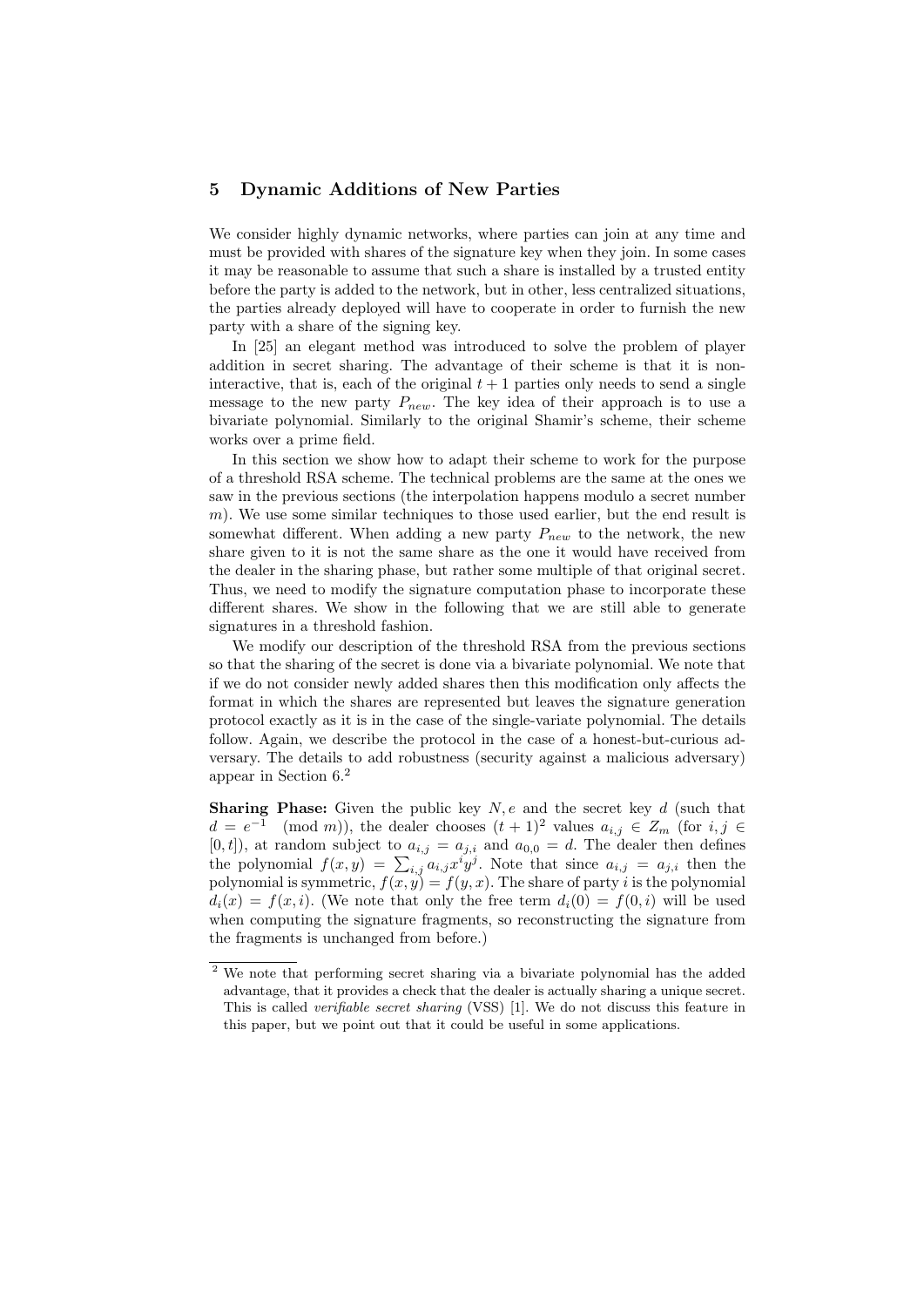For the design of our protocol we also need to define an additional value  $\delta_i$ . Initially, for the parties who receive shares from the dealer we have that  $\delta_i = 1$ . Thus each party  $P_i$  holds a polynomial  $d_i(x)$  and an integer  $\delta_i$ . The system invariant that we maintain is that for every party i,  $d_i(x) \equiv \delta_i f(x, i) \mod m$ . Note that this trivially holds for all the original parties (for which  $\delta_i = 1$ ).

**Incorporating a New Party:** When a new party  $P_{new}$  joins the group, it needs to receive its shares  $d_{new}(x)$  and  $\delta_{new}$ , while maintaining the system invariant that  $d_{new}(x) \equiv \delta_{new} f(x, new) \mod m$ . This is done by having party  $P_{new}$ :

- 1. Receive from every  $P_{i_j}$ ,  $j = 1, ..., t + 1$ , the values  $\alpha_{i_j} = d_{i_j}(new)$  and  $\delta_{i_j}$ .
- 2. Let  $\delta = \text{lcm}(\delta_{i_1}, \ldots, \delta_{i_{t+1}})$  and recall the definition of  $\Delta_S$  (Eq. 3) for the set  $S = \{i_1, \ldots, i_{t+1}\}.$  Compute its share as:

$$
d_{new}(x) = \delta \Delta_S f_{new}(x) = \sum_{j=1}^{t+1} \Delta_S L_S(x, i_j) \frac{\delta}{\delta_{i_j}} \alpha_{i_j}
$$
(7)

3. Stores as its share this interpolated polynomial  $d_{new}(x)$  and the value  $\delta_{new} =$  $\delta \cdot \Delta_S$ .

To see that this computation gives the new party its appropriate share preserving the invariant and that it is feasible to compute this value consider the following. By definition  $f_{new}(x) = f(x, new)$ . Note that due to the symmetry of  $f(x, y)$  and the system invariant, if  $P_i$  is a party already in the network, then

$$
f_{new}(i) = f(i, new) = f(new, i) = \frac{d_i(new)}{\delta_i} \mod m \tag{8}
$$

though we can't explicitly compute the last fraction mod  $m$ .

Given  $\delta = \text{lcm}(\delta_{i_1}, \ldots, \delta_{i_{t+1}})$  as defined in the protocol, multiplying both sides of Eq.8 by  $\delta$  and specifying  $i = i_j$  for all  $j = 1, \ldots, t + 1$  we have:

$$
\delta f_{new}(i_j) = \frac{\delta}{\delta_{i_j}} d_i(new) \bmod m
$$

Notice that now the fraction is an integer and can be computed even without knowing m.

Given the values  $\alpha_{i_j} = d_{i_j}(new)$  and  $\delta_{i_j}$  for  $j = 1, \ldots, t+1$ , we can interpolate the polynomial  $\delta f_{new}(x)$  as

$$
\delta f_{new}(x) \stackrel{\text{def}}{=} \sum_{j=1}^{t+1} L_S(x, i_j) \frac{\delta}{\delta_{i_j}} \alpha_{i_j} \text{ mod } m \tag{9}
$$

where  $L_S(x, i_j)$  is the appropriate Lagrangian coefficient (see Eq. 1). Yet, as this computation needs to be computed mod  $m$  and requires the calculation of the Lagrangian coefficients mod  $m$  this cannot be done directly. To enable the computation we employ the techniques described in the previous sections. We multiply Eq.(9) by  $\Delta_S$  resulting in the computation of Eq. (7). Notice that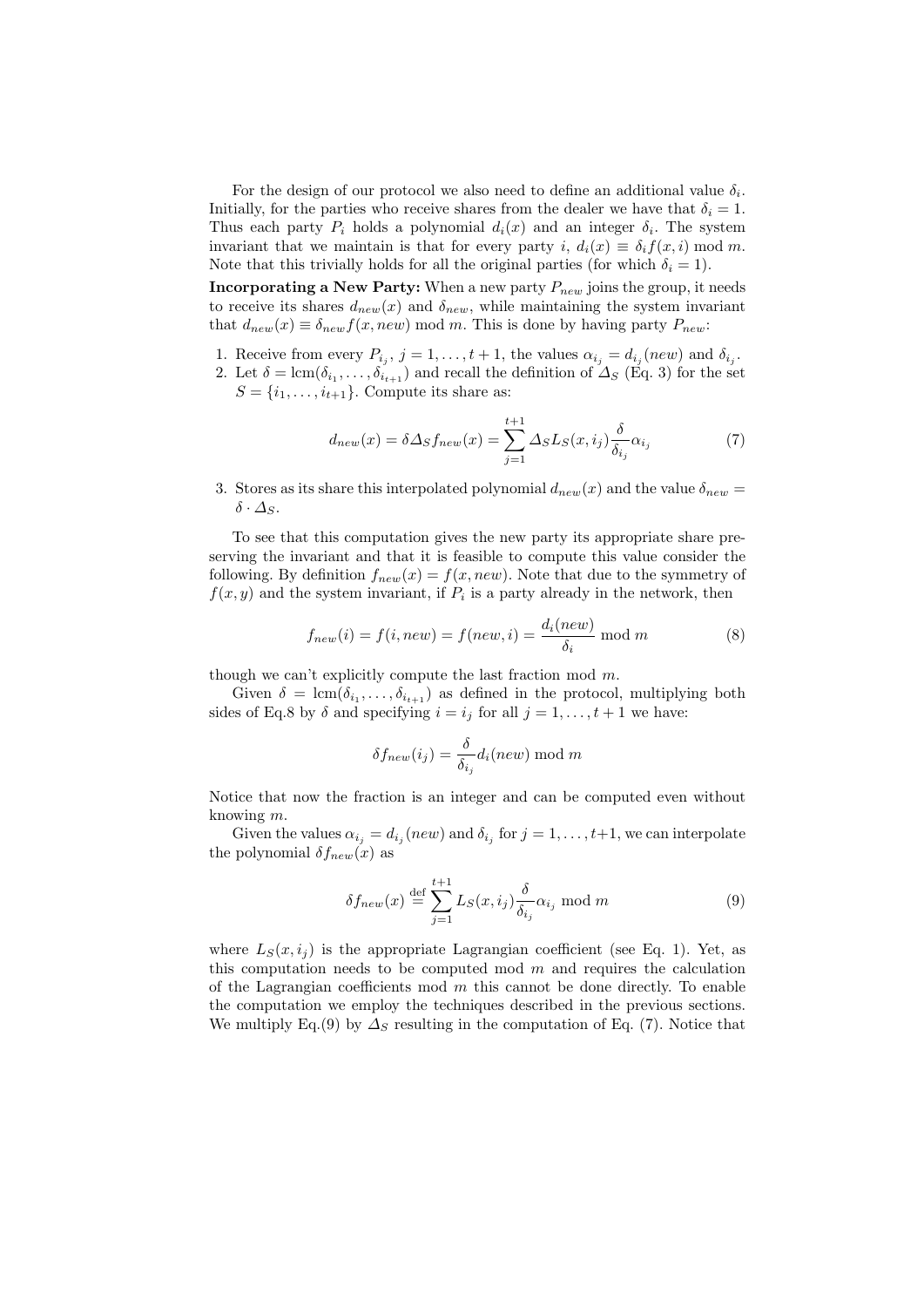multiplying by  $\Delta_S$  removes all the denominators on the right-hand side of the equation. Furthermore, setting  $\delta_{new} = \delta \cdot \Delta_S$  preserves the system invariant.

Signature Computation Phase: Assume that we want to compute the signature  $\sigma$  on a message M. Let  $y = H(M)$ , then we have  $\sigma = y^d \mod N$ .

Recall that each party  $P_i$  holds the polynomial  $d_i(x)$  and the integer  $\delta_i$  such that  $d_i(x) = \delta_i f(x, i) \mod m$ . Thus each party  $P_i$  publishes as its signature fragment the pair  $(\sigma_i = y^{2^{kt} d_i(0)}, \delta_i)$ .

Given  $t + 1$  of these signature fragments published by parties  $P_{i_1}, \ldots, P_{i_{t+1}},$ δ and  $\Delta_S$  as above, set

$$
\sigma' = \prod_{j=1}^{t+1} \sigma_{i_j}^{\frac{\delta}{\delta_{i_j}} \cdot \Delta_S \cdot L_S(0, i_j)} \mod N \tag{10}
$$

Let  $e' = 2^{kt} \cdot \delta \cdot \Delta_S$ , compute integers a, b such that  $ae + be' = 1$ . Set the signature to:

$$
\sigma = y^a \sigma^{\prime b} \bmod N
$$

We show that the above computation generates a proper signature. First note that all the exponents in Eq. (10) are integers (as  $\Delta_S$  removes the denominators from the Lagrangians, and  $\delta_{i}$ , divides  $\delta$  by definition). Furthermore,

$$
\sigma' = y^{\sum_{j=1}^{t+1} 2^{kt} \cdot \frac{\delta}{\delta_{ij}} \cdot \Delta_S \cdot L_S(0, i_j) d_{i_j}(0)}} \mod N
$$
(11)

Let's focus on the exponent of  $y$  in the above equation: by using the invariant  $d_{i_j}(0) = \delta_{i_j} f(0, i_j)$  we have that the exponent equals:

$$
\sum_{j=1}^{t+1} 2^{kt} \cdot \delta \cdot \Delta_S \cdot L_S(0, i_j) f(0, i_j)
$$

From the polynomial interpolation we have that  $\sum_{j=1}^{t+1} L_S(0, i_j) f(0, i_j) = f(0, 0)$ d therefore

$$
\sigma' = y^{2^{kt} \cdot \delta \cdot \Delta_S \cdot d} \bmod N \tag{12}
$$

Assuming that  $GCD(e, e') = 1$  we use the techniques from the previous section to extract the signature  $\sigma$  out of  $\sigma'$ . Indeed  $\sigma' = \sigma^{e'}$  mod N and there exists integers a, b such that  $ae + be' = 1$ . Therefore

$$
\sigma = \sigma^{ae + be'} = y^a \sigma'^b \bmod N
$$

We remark that if we choose e as a prime larger than  $2<sup>k</sup>$  (the largest possible identity), then  $GCD(e, e')$  is guaranteed to be 1 as the value  $e'$  can only be the product of differences of identities.

The proofs follow directly from the proofs of the previous section while incorporating the extra factor  $\delta$  in the simulation.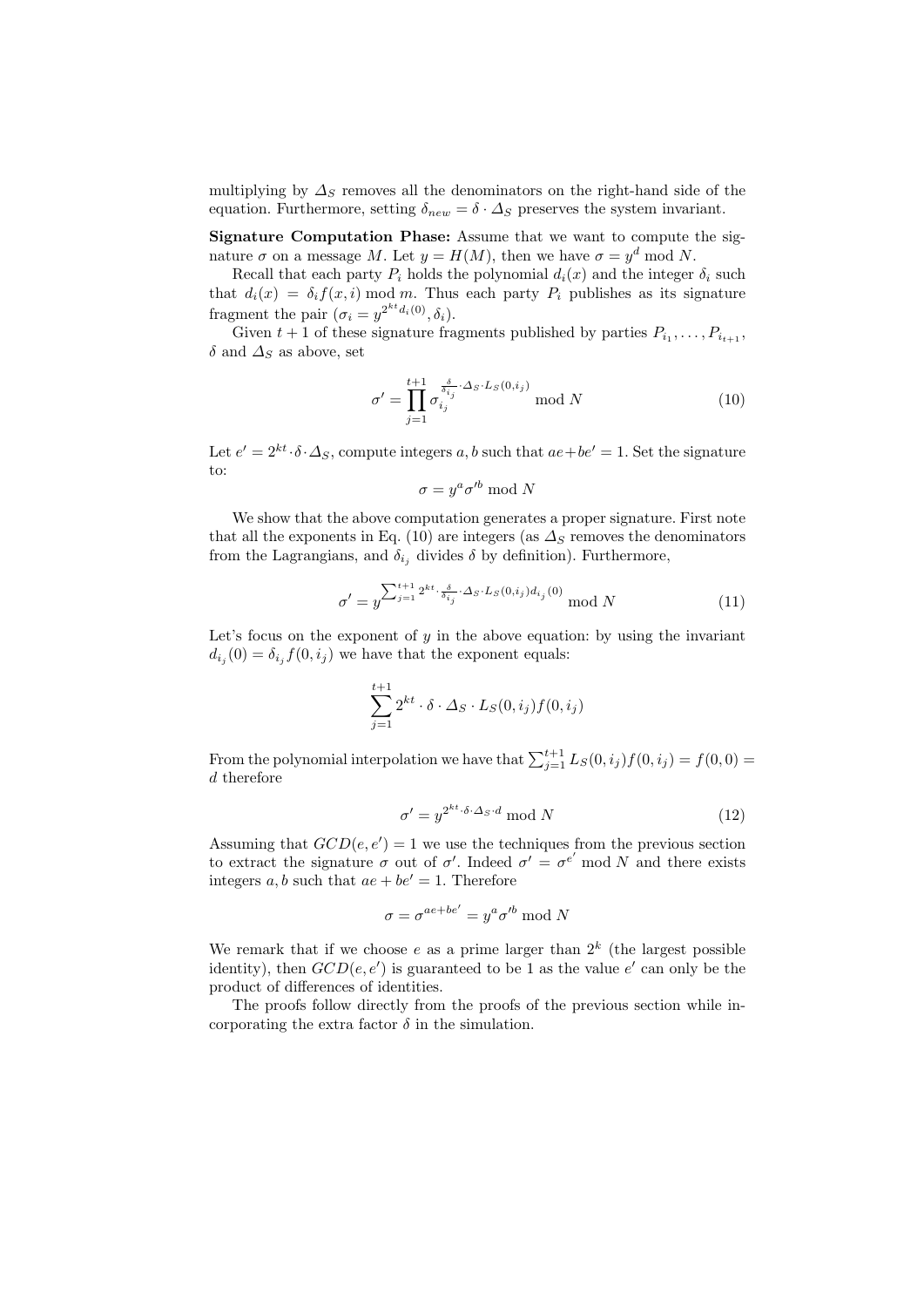Remark: Notice that the shares held by parties in this modified scheme are larger. Just because of the bivariate polynomial technique, each party holds  $t + 1$  values mod m rather than a single one. Moreover the size of the shares of parties added later in the system grow with the additive factor  $\log \delta + \log \Delta_S$ (notice that Eq. (7) is computed over the integers by  $P_{new}$ ).

**Remark:** Fazio et al. in [12] consider Shoup's original protocol and show how to add parties without using bivariate polynomials. Their work is not directly applicable to "ad hoc" networks as it requires all parties in the network to participate in assigning a share to a new party. On the other hand their solution does not increase the share size by a factor of  $t$  and may have more enhanced properties, such as proactive security.

## 6 Adding Robustness

The protocols described in the previous sections work only in the presence of an honest-but-curious adversary. Here we show how to tolerate a malicious adversary.

During the sharing phase, the dealer chooses a random value  $g \in Z_N^*$  (with high probability g has order m) and publishes the values  $G_{i,j} = g^{a_{i,j}} \mod N$  for all the coefficients  $a_{i,j}$  of the sharing polynomial f. Notice that this allows any party to compute  $g^{f(i,j)}$  on any point  $(i,j)$  by "polynomial evaluation in the exponent".

When a new party  $P_{new}$  joins the network, it receives from an existing party  $P_i$  the values  $\delta_i$  and  $\alpha_i = d_i(new) = \delta_i f(new, i)$ . Then  $P_{new}$  checks that  $g^{\alpha_i} =$  $[g^{f(new,i)}]$ <sup> $\delta_i$ </sup> mod N where  $g^{f(new,i)}$  is computed using the values  $G_{i,j}$  published by the dealer.

When computing a signature on a message M, where  $y = H(M)$ , a party  $P_i$  publishes the values  $\delta_i$  and  $\sigma_i = y^{2kt d_i(0)} \mod N$ , where  $d_i(0) = \delta_i f(0, i)$  and proves that

$$
\log_g [g^{f(0,i)}]^{\delta_i} = \log_{y^{2^{kt+1}}} \sigma_i^2 \mod m
$$

(the extra squaring operation is needed to make sure that we are in the subgroup of order  $m$  in  $Z_N^*$ ). Only signature fragments that pass the above verification test will be accepted.

Efficient zero-knowledge proofs for this language were presented in [19] and [18]. The ZK proof presented in [18] can be made non-interactive using the Fiat-Shamir heuristic in the random oracle model.

Acknowledgment. We are grateful to Stas Jarecki and the anonymous Eurocrypt reviewers for their helpful comments. Research was sponsored by US Army Research laboratory and the UK Ministry of Defense and was accomplished under Agreement Number W911NF-06-3-0001. The views and conclusions contained in this document are those of the authors and should not be interpreted as representing the official policies, either expressed or implied, of the US Army Research Laboratory, the U.S. Government, the UK Ministry of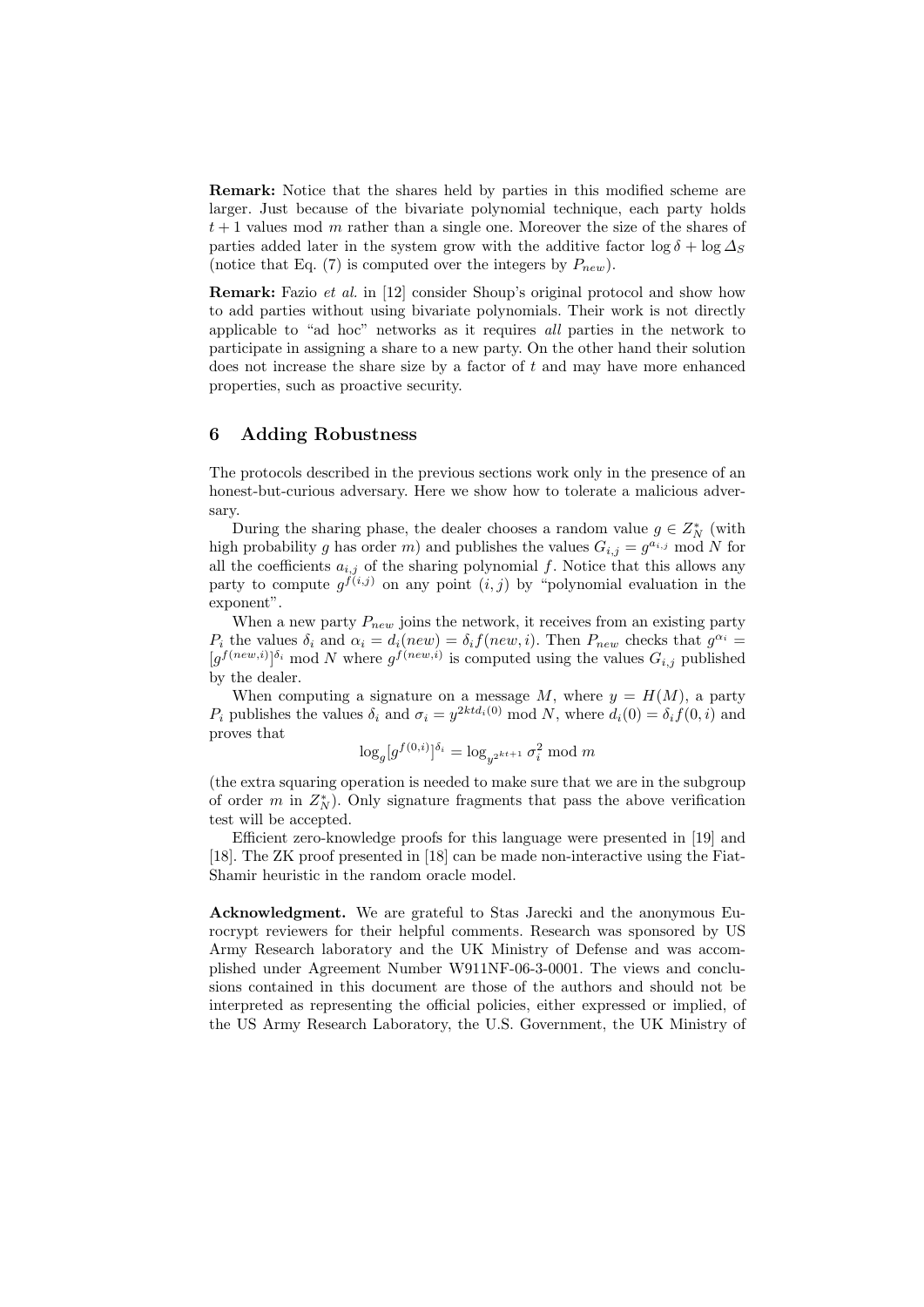Defense, or the UK Government. The US and UK Governments are authorized to reproduce and distribute reprints for Government purposes notwithstanding any copyright notation hereon.

## References

- 1. M. Ben-Or, S. Goldwasser, and A. Wigderson. Completeness Theorems for Noncryptographic Fault-Tolerant Distributed Computations. In Proc. 20th STOC, pages 1–10. ACM, 1988.
- 2. G. R. Blakley. Safeguarding cryptographic keys. In Proc. AFIPS 1979 National Computer Conference, pages 313–317. AFIPS, 1979.
- 3. C. Boyd. Digital Multisignatures. In H. Baker and F. Piper, editors, Cryptography and Coding, pages 241–246. Claredon Press, 1989.
- 4. M. Bellare and P. Rogaway. Random oracles are practical: a paradigm for designing efficient protocols. In 1st ACM Conference on Computer and Communications Security, pages 62–73, 1993.
- 5. R. A. Croft and S. P. Harris. Public-key cryptography and re-usable shared secrets. In H. Baker and F. Piper, editors, Cryptography and Coding, pages 189–201. Claredon Press, 1989.
- 6. M. Cerecedo, T. Matsumoto, and H. Imai. Efficient and secure multiparty generation of digital signatures based on discrete logarithms. IEICE Trans. Fundamentals, E76-A(4):532–545, 1993.
- 7. Jean-Sébastien Coron. On the Exact Security of Full Domain Hash. In Advances in Cryptology - CRYPTO 2000, volume 1880 of Lecture Notes in Computer Science, pages 229–235. Springer, 2000.
- 8. Alfredo De Santis, Yvo Desmedt, Yair Frankel, and Moti Yung. How to share a function securely. In Proc. 26th STOC, pages 522–533. ACM, 1994.
- 9. Y. Desmedt. Society and group oriented cryptography: A new concept. In Crypto '87, pages 120–127, 1987. LNCS No. 293.
- 10. Y. G. Desmedt. Threshold cryptography. European Transactions on Telecommunications, 5(4):449–457, July 1994.
- 11. Y. Desmedt and Y. Frankel. Shared generation of authenticators and signatures. In Crypto '91, pages 457–469, 1991. LNCS No. 576.
- 12. N. Fazio. Personal Communication. September 2007.
- 13. Y. Frankel, P. Gemmell, P. Mackenzie, and M. Yung. Proactive RSA. In Crypto '97 , pages 440–454. LNCS No. 1294.
- 14. Y. Frankel, P. Gemmell, and M. Yung. Witness-based Cryptographic Program Checking and Robust Function Sharing. In Proc. 28th STOC, pages 499–508. ACM, 1996.
- 15. R. Gennaro, S. Halevi, H. Krawczyk, and T. Rabin. Threshold RSA for Dynamic and Ad-Hoc Groups. Full version available on-line from http://eprint.iacr.org/2008/045
- 16. R. Gennaro, S. Jarecki, H. Krawczyk, and T. Rabin. Robust and efficient sharing of RSA functions. In Crypto '96, pages 157–172, 1996. LNCS No. 1109.
- 17. R. Gennaro, S. Jarecki, H. Krawczyk, and T. Rabin. Robust Threshold DSS Signatures. Information and Computation, 164(1):54–84, 2001. Extended abstract in EUROCRYPT'96.
- 18. R. Gennaro, H. Krawczyk, and T. Rabin. RSA-based Undeniable Signatures. In Crypto '97, pages 132-149. LNCS No. 1294. Final version in  $J$ . Cryptology 13(4): 397-416 (2000).